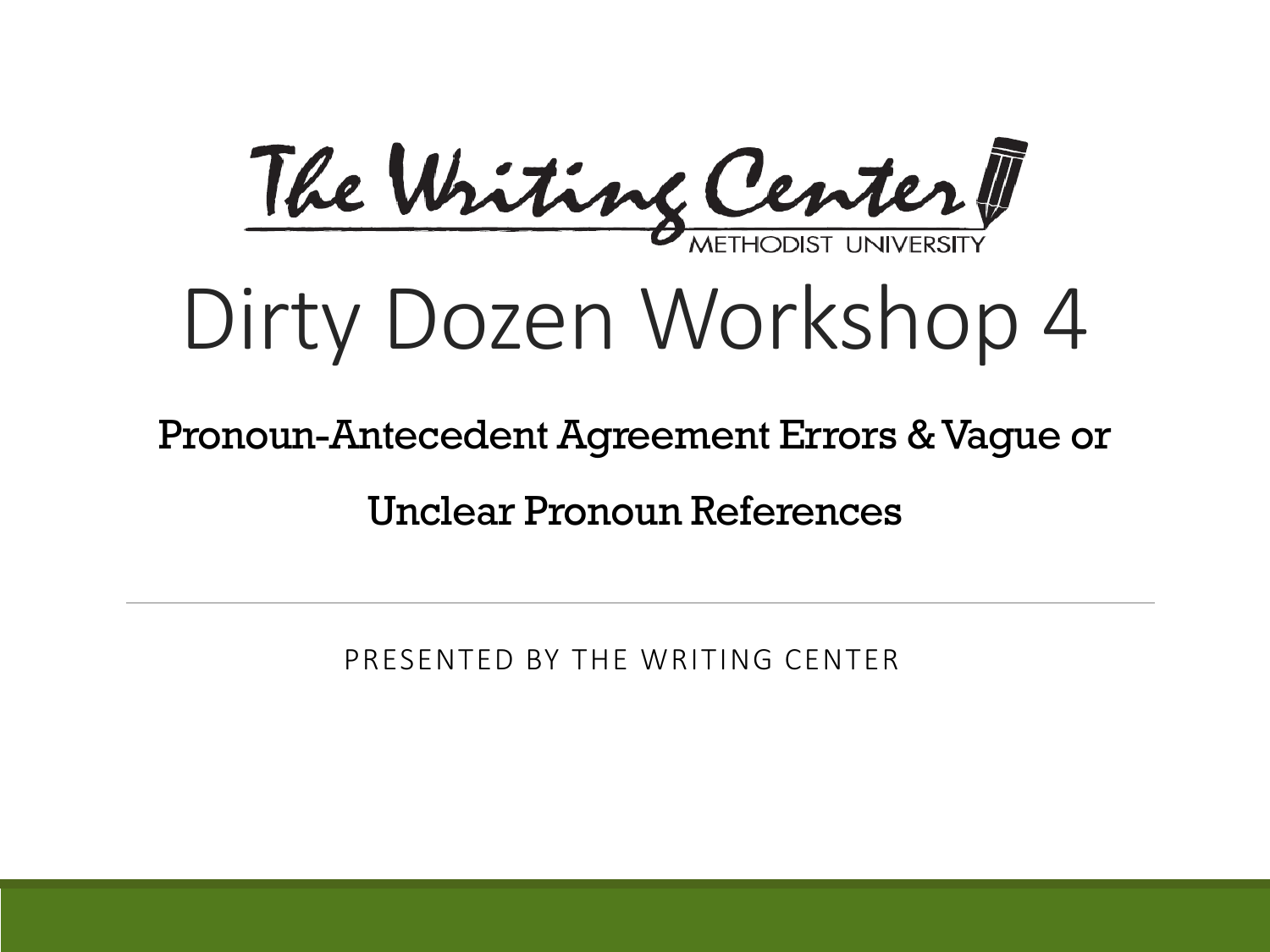**Part One:**

# Pronoun-Antecedent Agreement Errors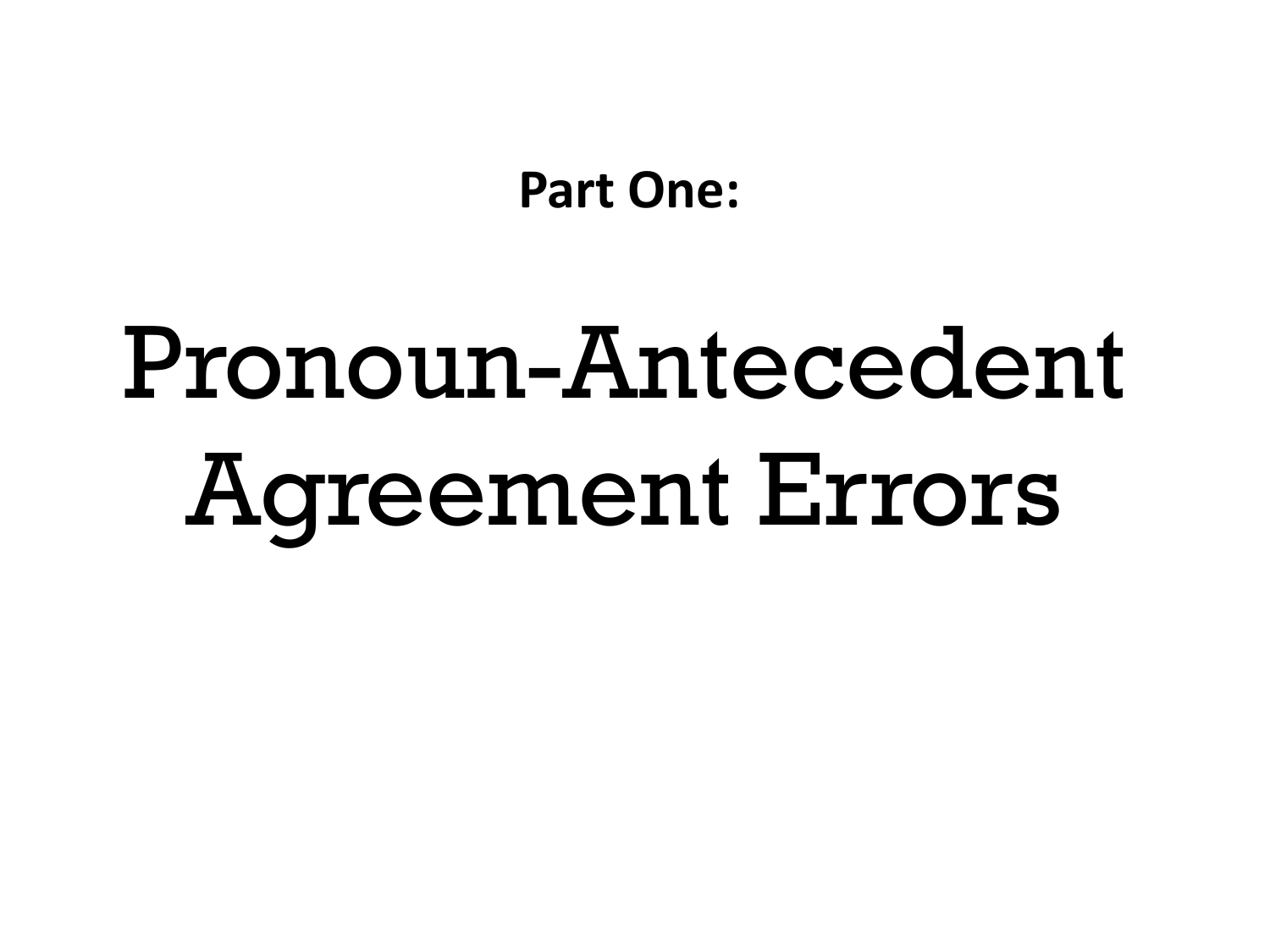## **Which sentence is correct?**

People trying to reduce their salt intake should avoid canned foods.



Anyone trying to reduce their salt intake should avoid canned foods.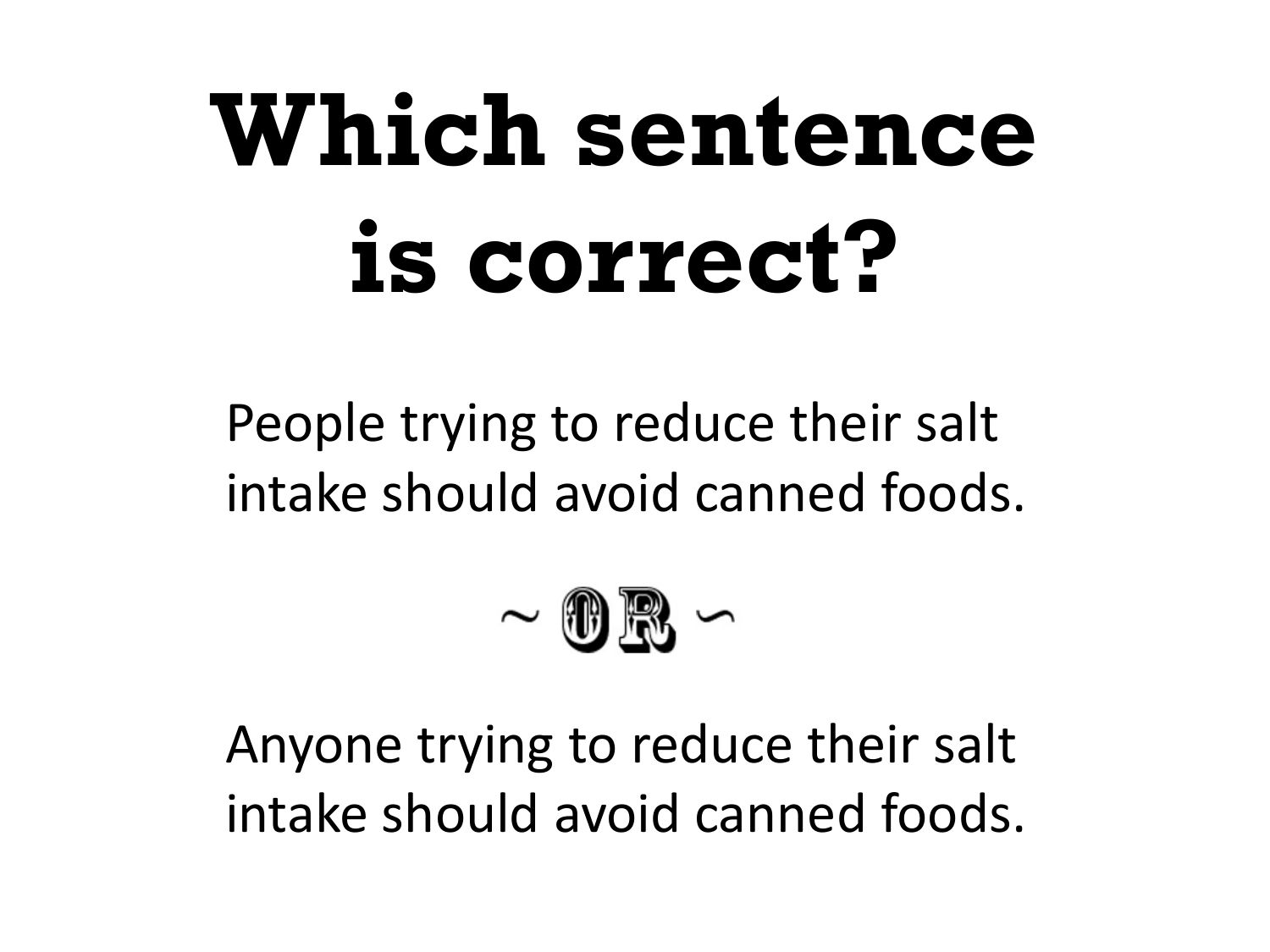### **People trying to reduce their salt intake should avoid canned foods.**



# **Why?**

**"their"** – the pronoun in this sentence – is plural.

**"people"** – the antecedent to which the pronoun refers – is also plural.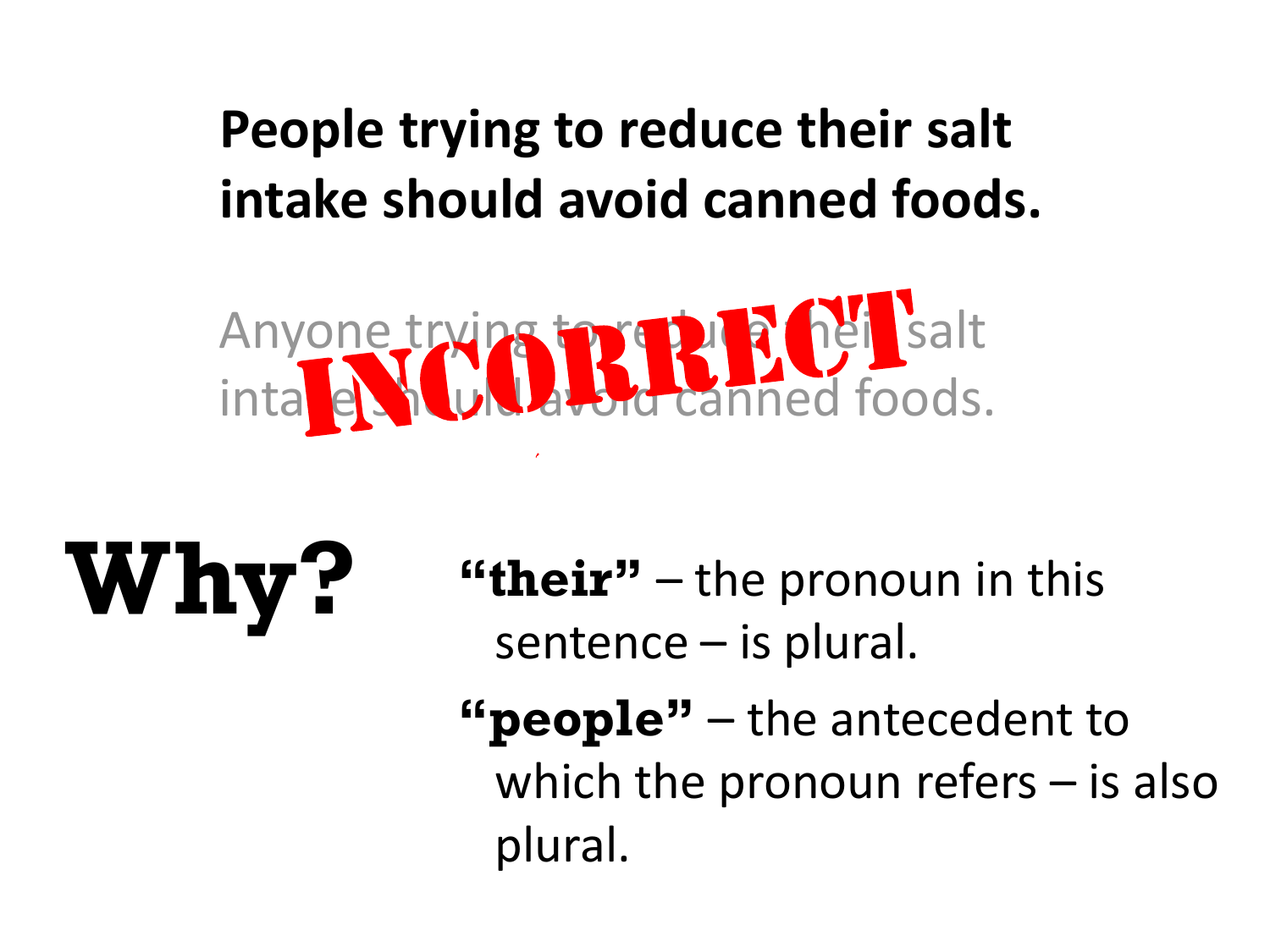# **Pronoun-Antecedent Agreement Errors (p/a)**

A pronoun replaces a noun.

An **antecedent** is the word, phrase, or clause to which a pronoun refers.

### The **teacher** forgot her book.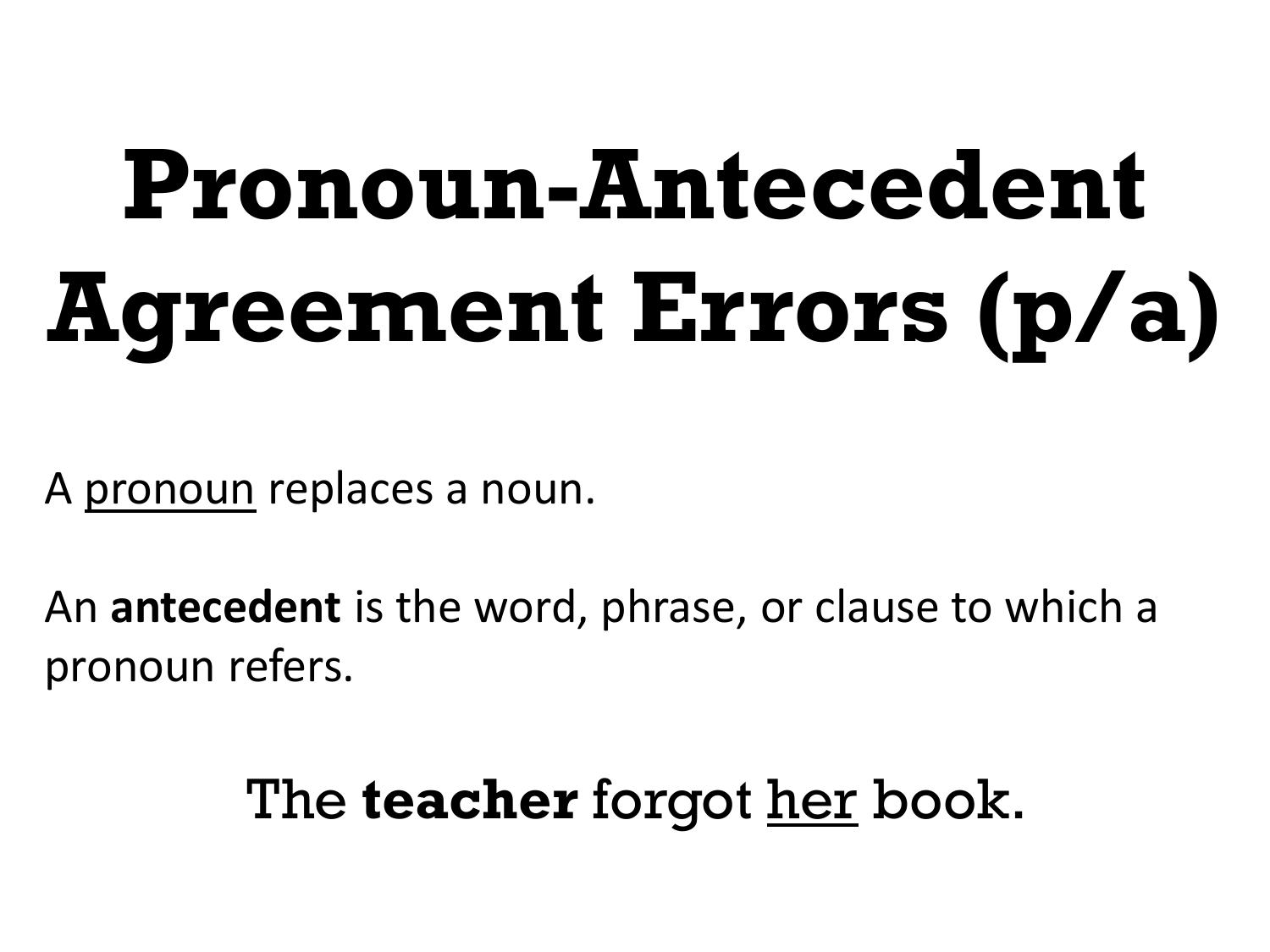# **Checking for Pronoun-Antecedent Agreement**

Pronouns and antecedents must agree in:

- **Person:** first person (*I*, *we*), second person (*you*), or third person (*he*, *she*, *it*, *they)*
- **Gender:** masculine, feminine, or neuteral
- **Number:** singular or plural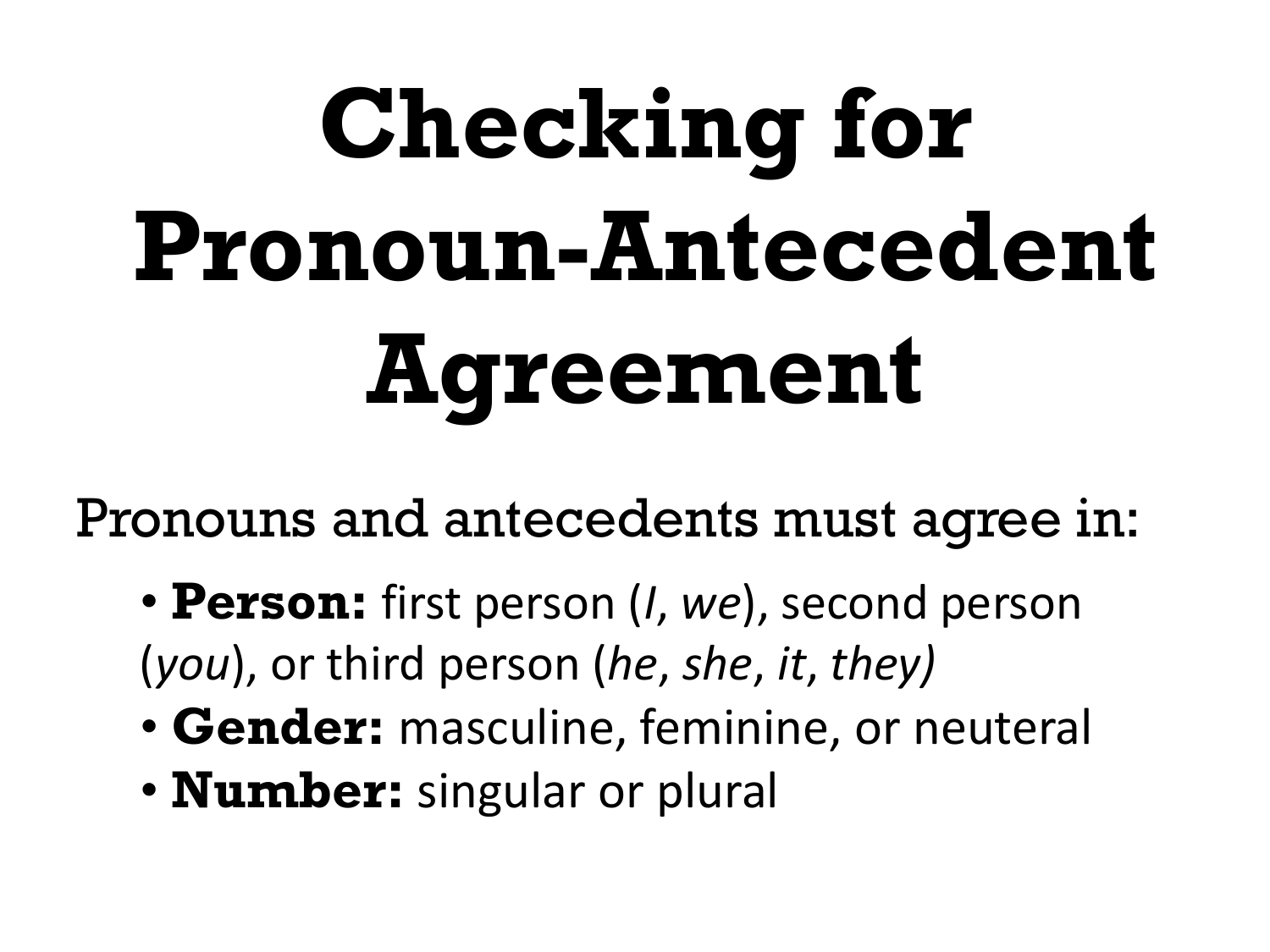#### Most pronoun-antecedent agreement errors result from **number disagreement**. Fact:



Rule of thumb: If the antecedent is singular, the pronoun must be singular. If the antecedent is plural, the pronoun must be plural.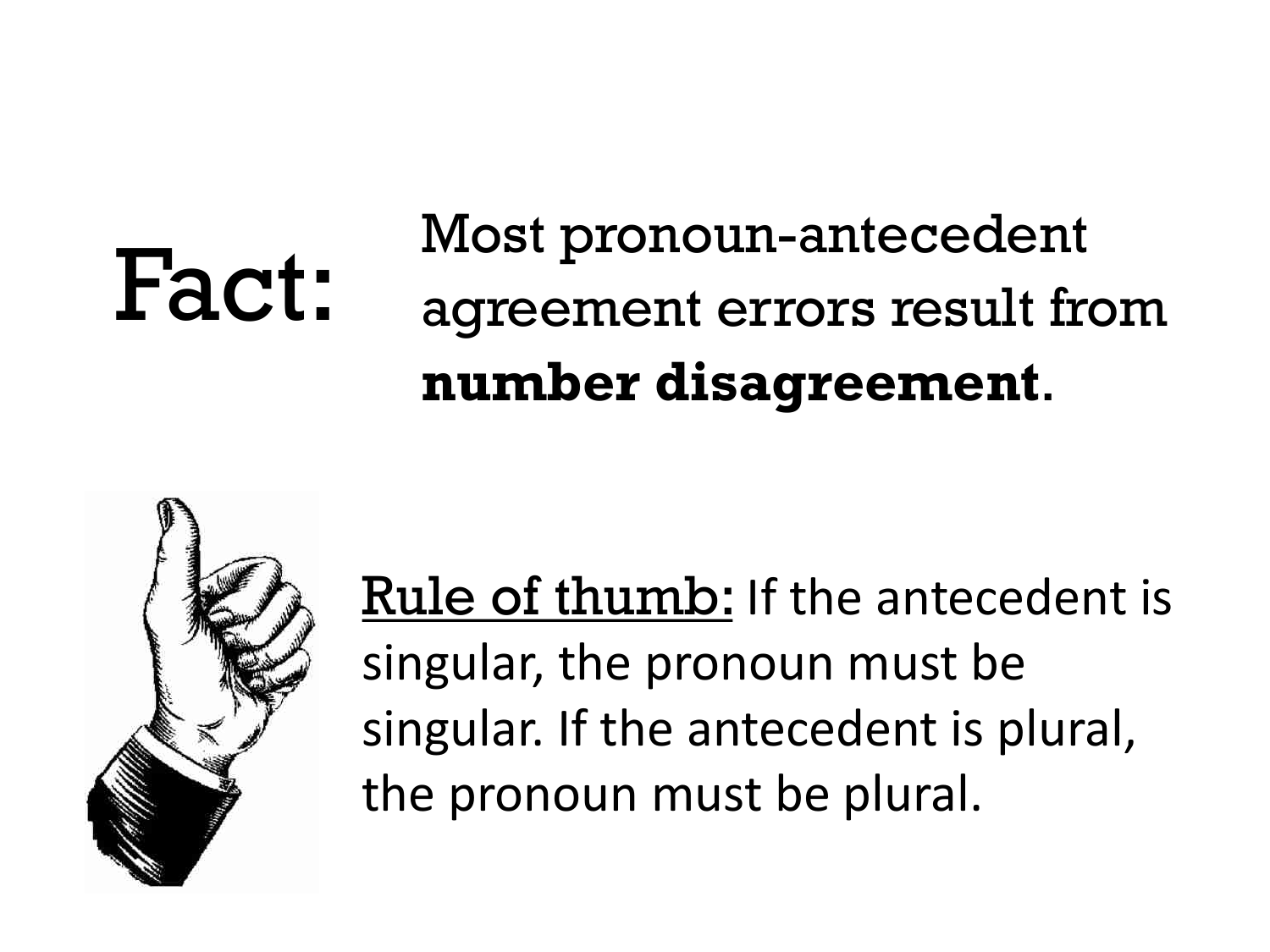## **Example:**

### **The soldier ironed their uniform.**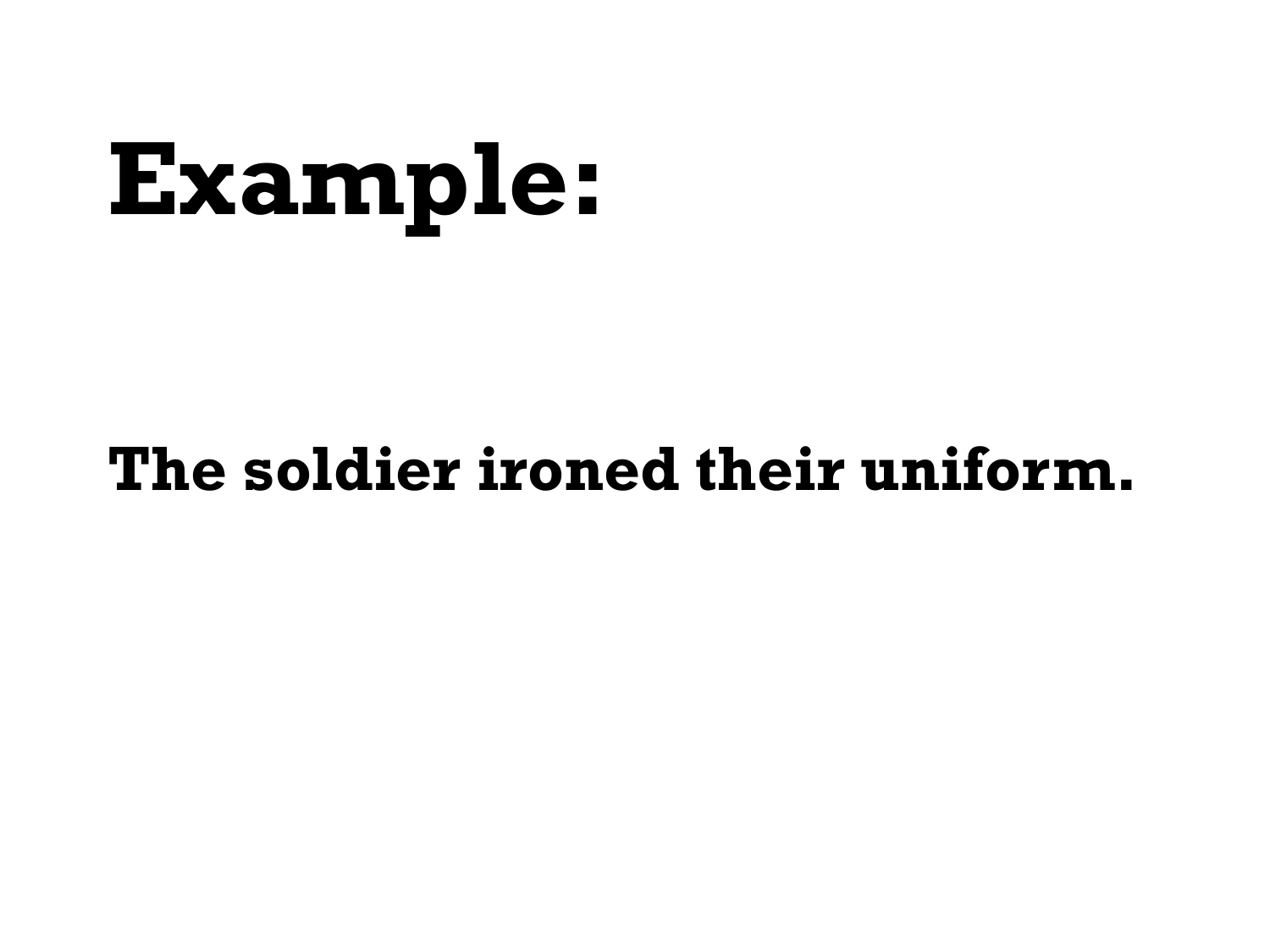## **(p/a) error example:**

### **The soldier ironed their uniform.** Correct: The soldiers ironed their uniforms.

**Why?** Only in the second sentence does the pronoun (*their*) agree with the antecedent (*soldiers*). (Both are plural.)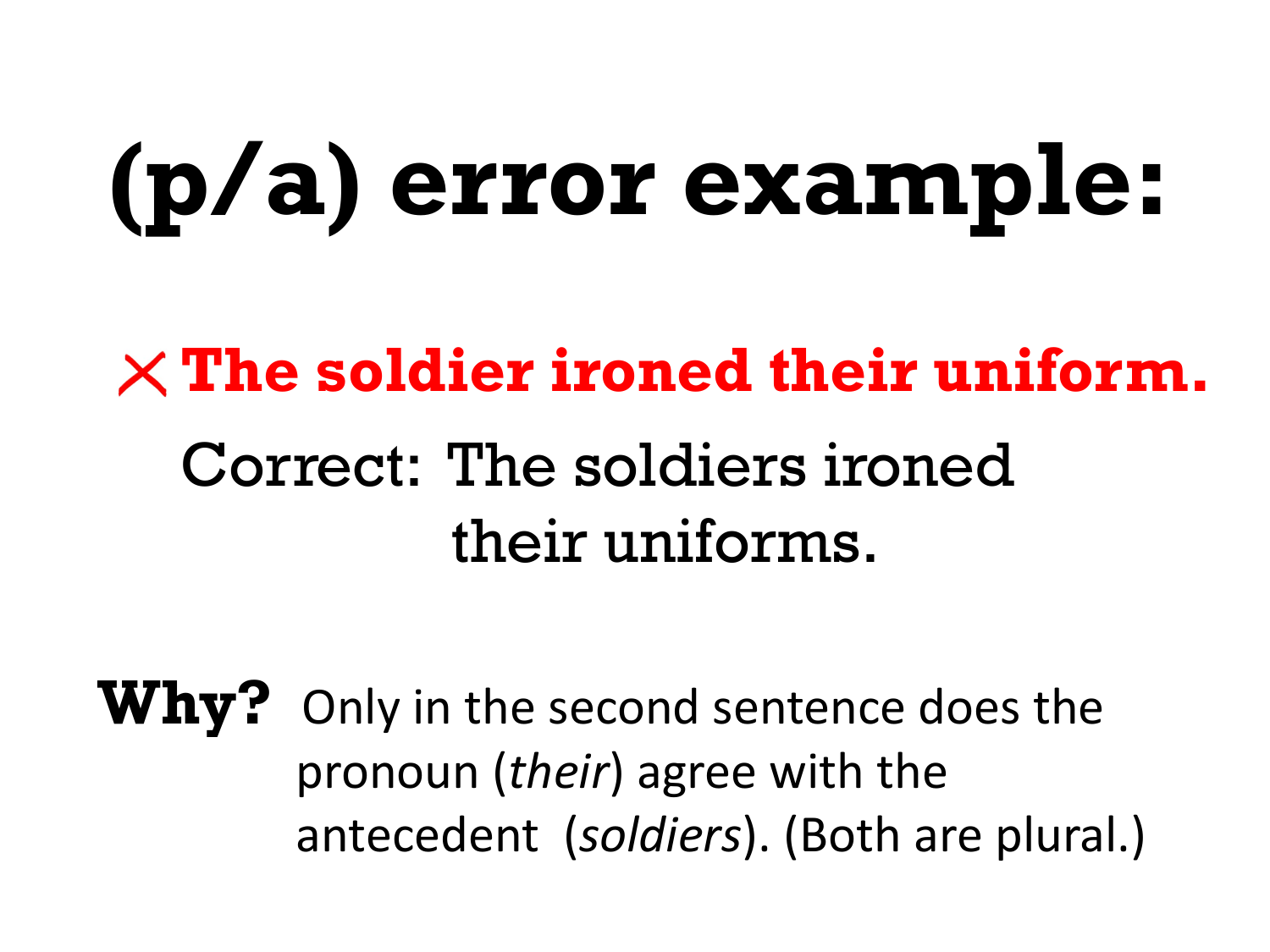# **The Most Problematic (p/a) Situation**

Most agreement problems arise with **singular indefinite nouns** (*person*, *student*, *individual*, *soldier*, etc.) and **indefinite pronouns** (*someone*, *each*, *anybody*, *neither*).



**Rule of thumb:** These words are "indefinite" because they do not definitely refer to males or females. Because they are singular, they should be followed by the singular pronouns "he or she," "his or her," "his or hers," or "him or her," depending on context.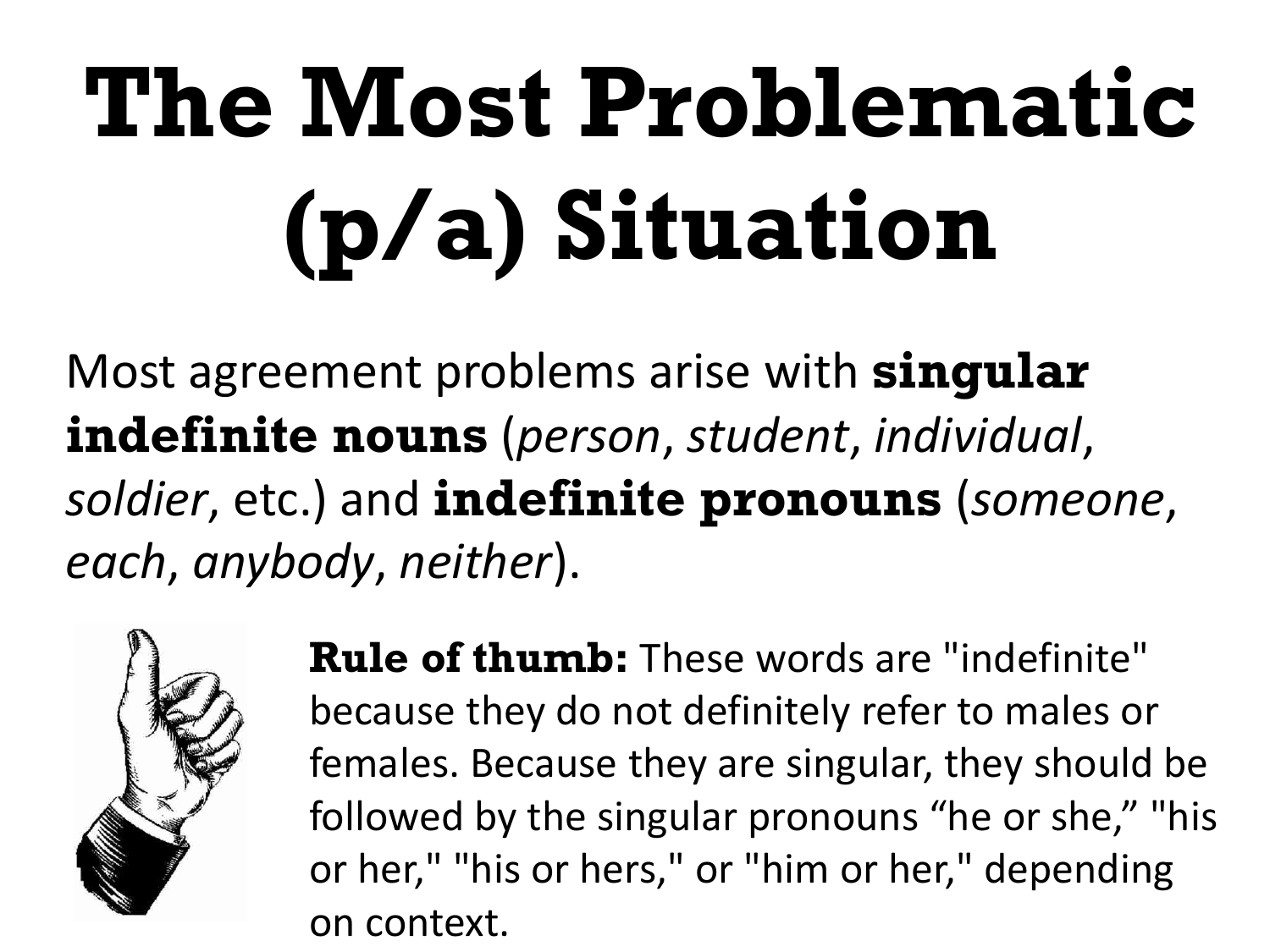# **Common (p/a) Mistakes**

### Common Mistake #1

People often use plural pronouns such as *they* or *their* to refer to indefinite singular antecedents, like this:

> A person can do only what they can. Everyone should always lock their car.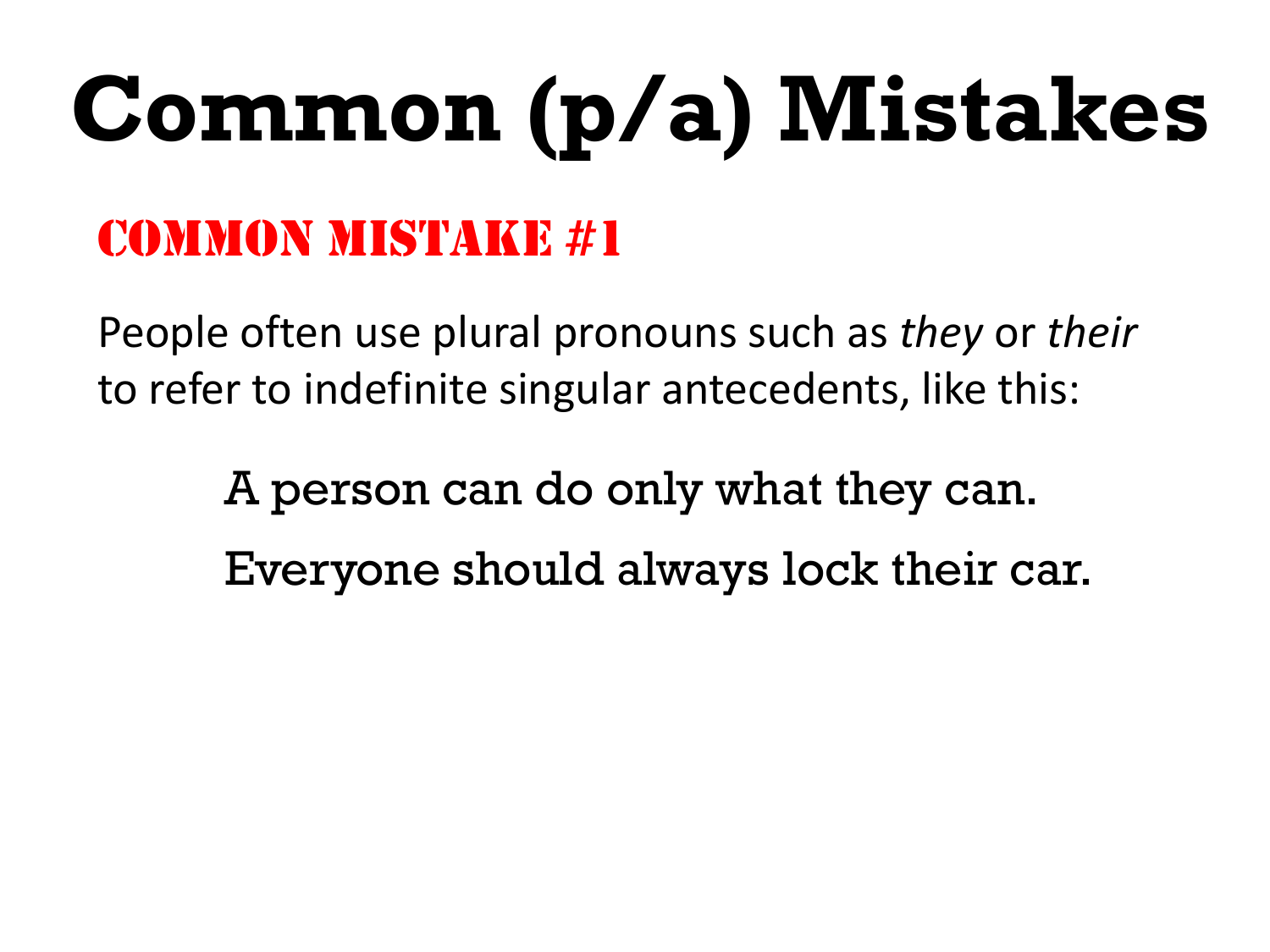# **Common (p/a) Mistakes**

### Common Mistake #1

People often use plural pronouns such as *they* or *their* to refer to indefinite singular antecedents, like this:

 $\times$  A person can do only what they can.  $\times$  Everyone should always lock their car.

This usage is common but incorrect. Everyone is singular and therefore should have a singular pronoun. A person is also singular and should have a singular pronoun.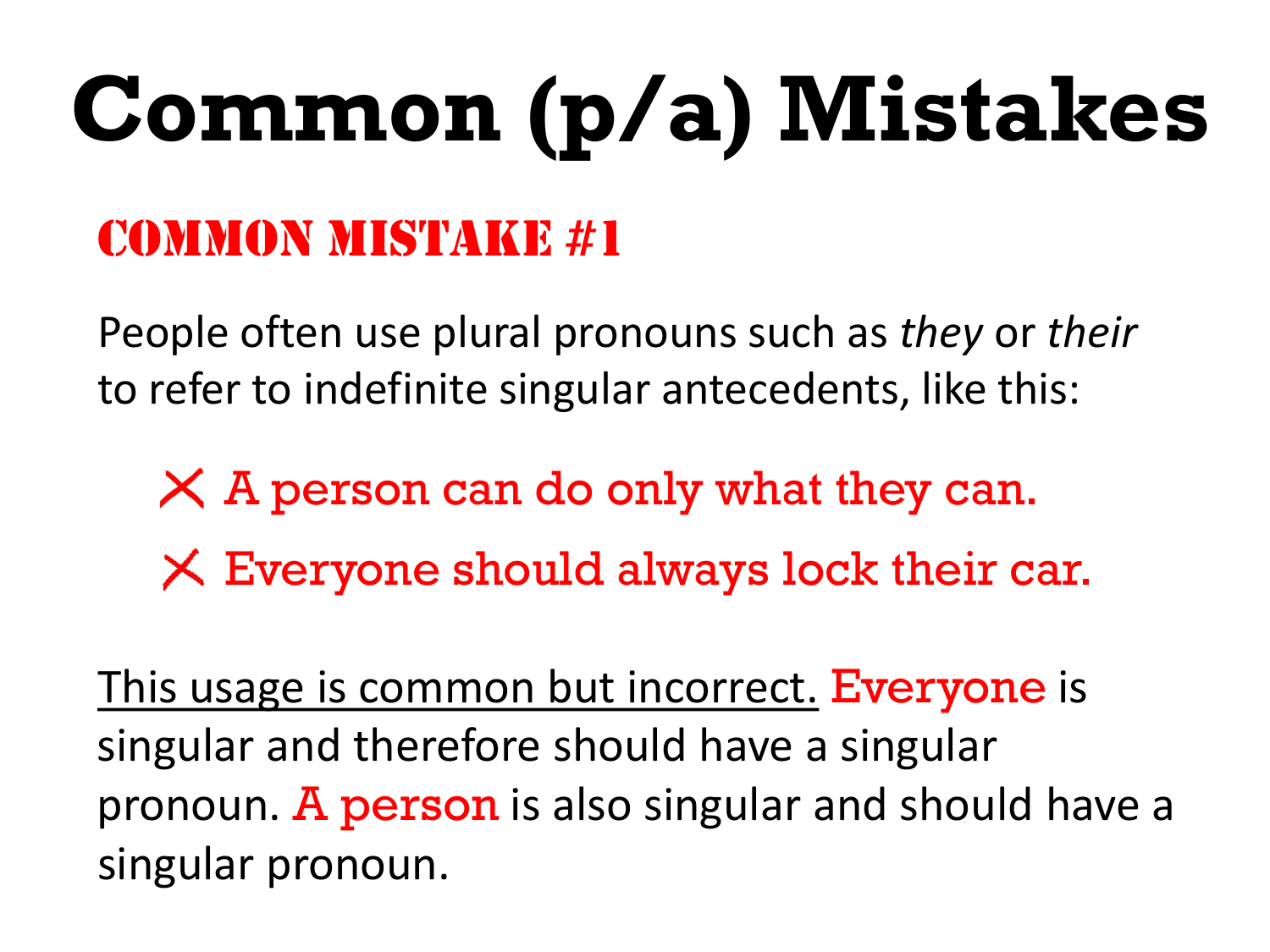## **Correct Use & Solutions**



Everyone has his or her own car. A person should always lock his or her car.

Although correct, using *his or her*, *him or her*, *he or she* can become awkward and repetitive. Here are solutions:

### **1. Make the noun plural.**

People should lock their cars.

**2. Rewrite the sentence to omit the pronoun:** Everyone has a car.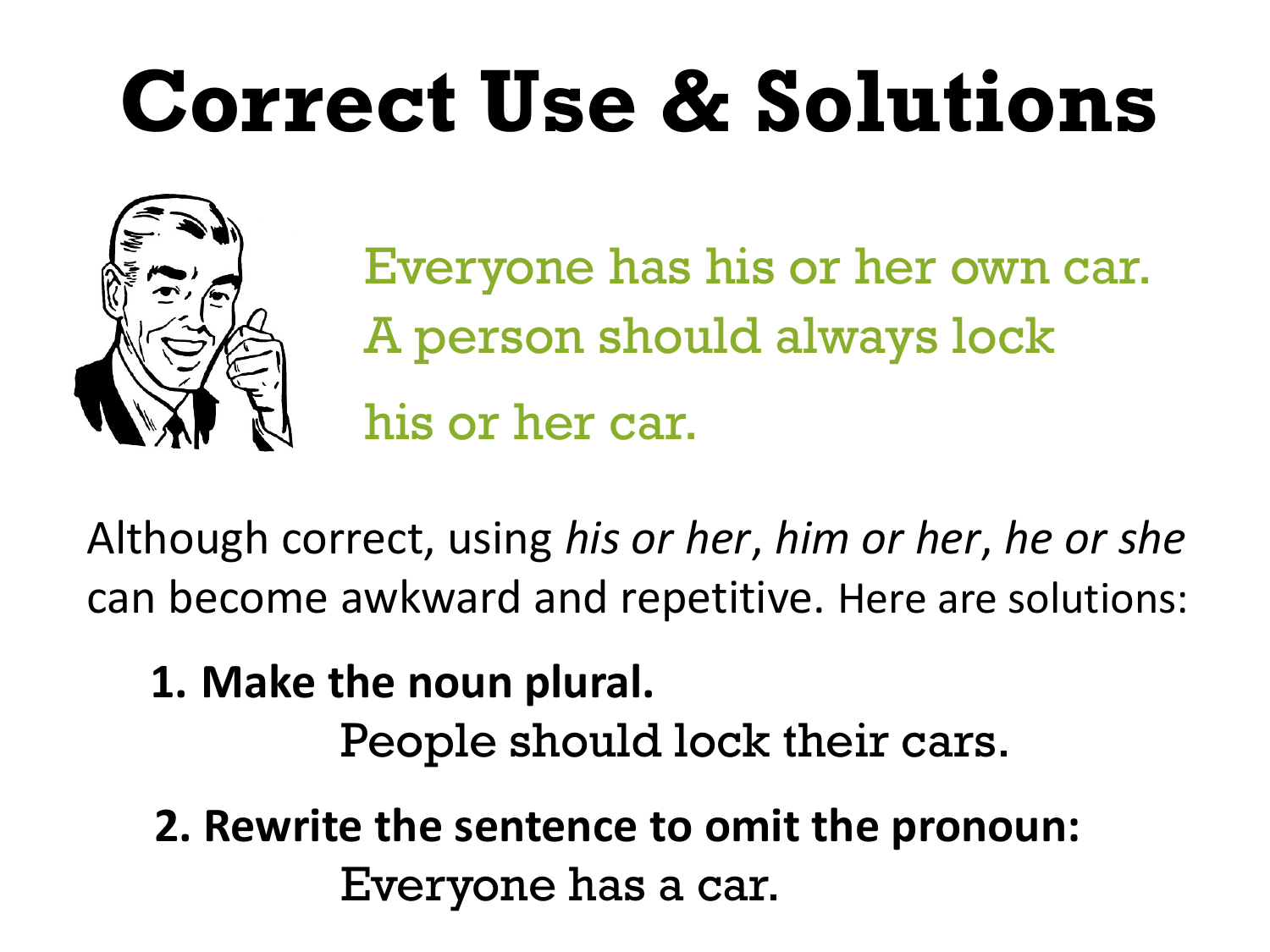#### Common Mistake #2

## **Antecedents Joined**  With "Or" or "Nor"



**Rule of Thumb:** When antecedents are joined by *or* or *nor,* the pronoun should agree with the antecedent closest to it. Example:

Neither the baseball players nor the coach would give up his hope for a win.

**Psst!** For a more natural-sounding sentence, place the plural part of a compound subject second. Example: **Neither the coach nor the baseball players would give up their hope for a win.**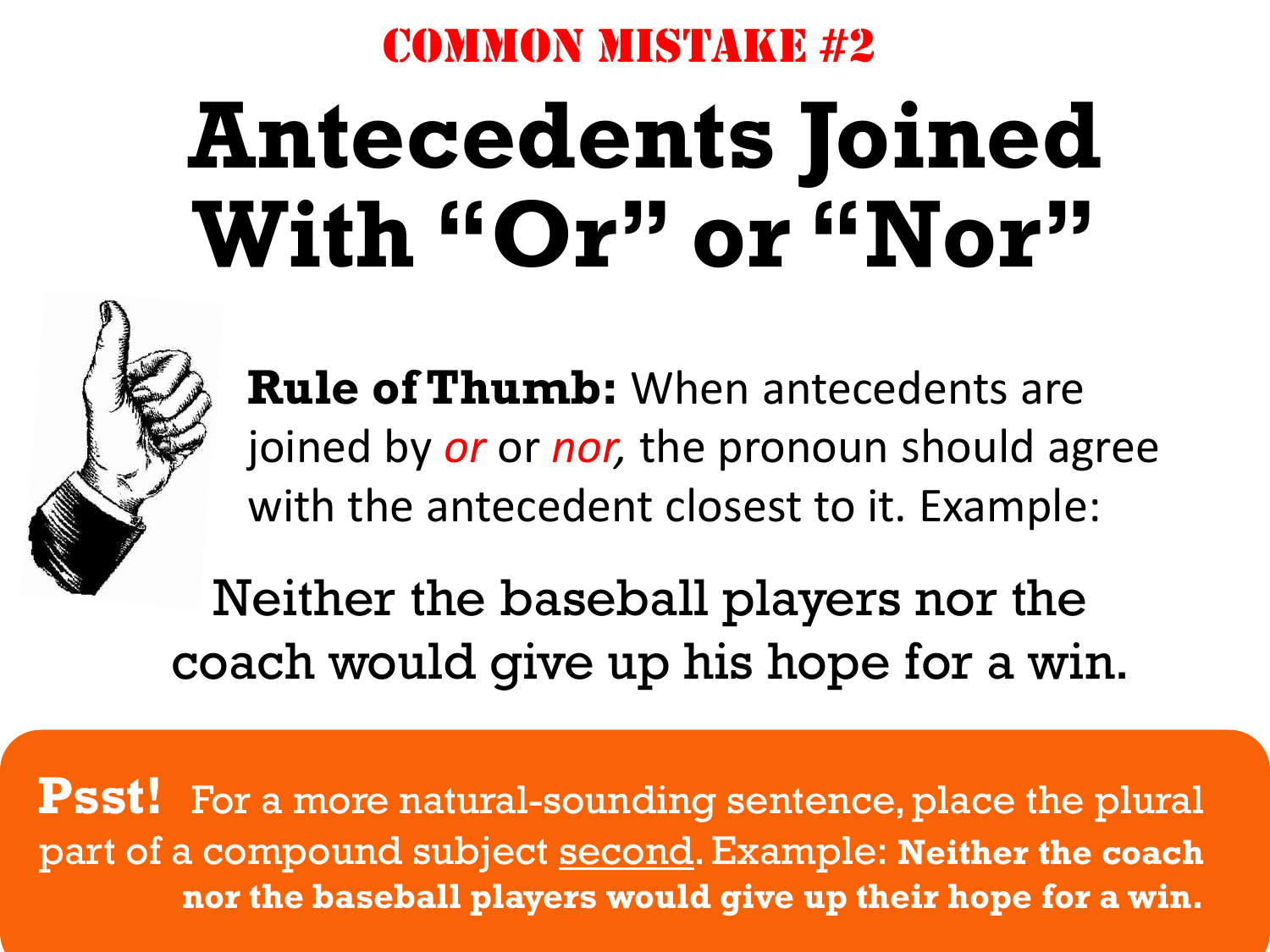#### Common Mistake #3

## **Collective Nouns & Their Pronouns**

**Collective nouns** refer to groups, such as *class*, *herd*, and *jury*. They take singular or plural pronouns depending on whether they refer to the group acting together as one unit (singular) or to the members of the group acting separately (plural).

#### **Examples:**

The jury was unanimous in its verdict.

The jury disagreed in their assessments of the case.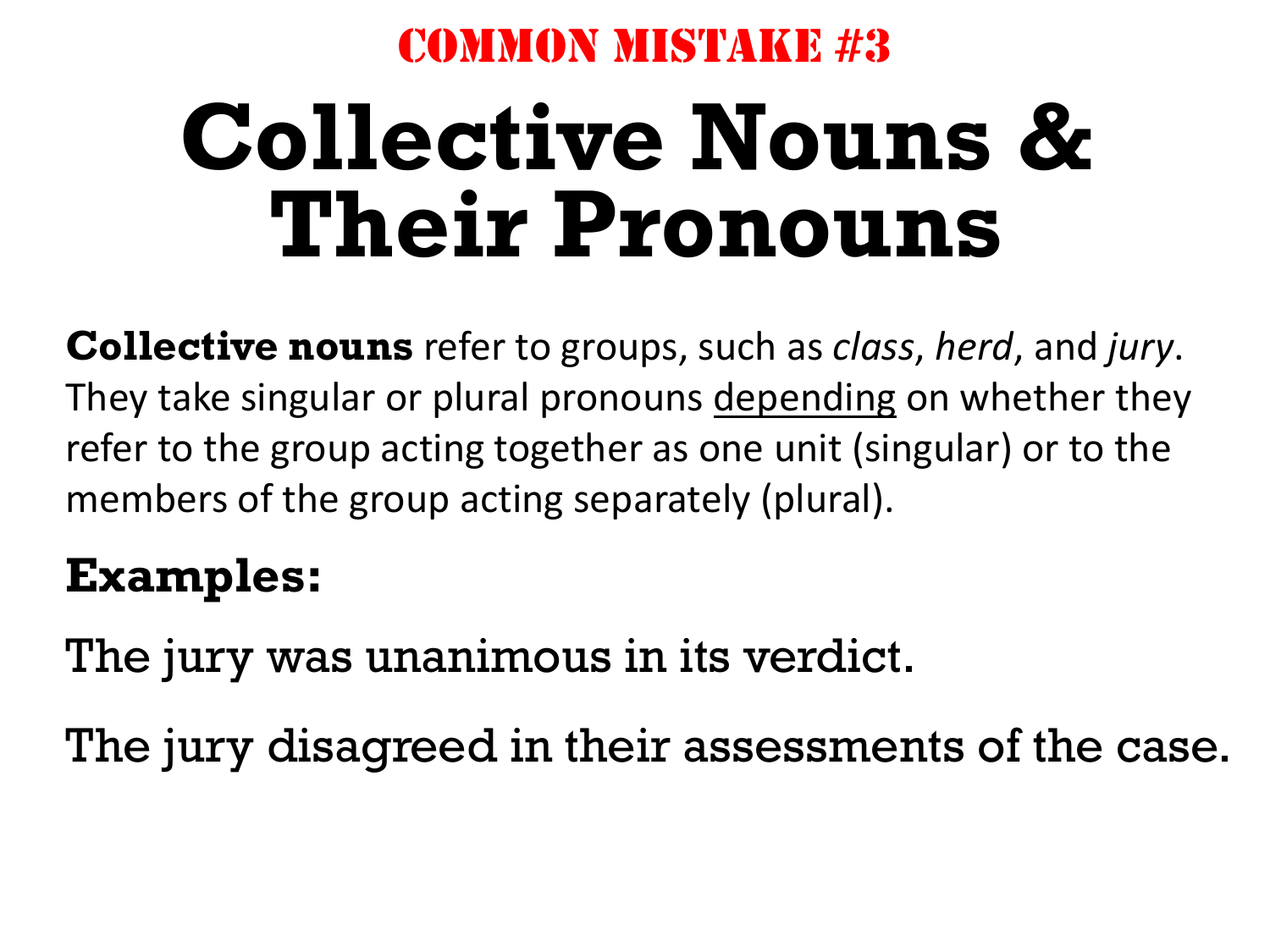## Common Mistake #4 **Indefinite Pronouns**

Four indefinite pronouns—**both, few, many, several** are always plural and are referred to with plural pronouns.

> Example: Few realize how quickly their lives can change.

The indefinite pronouns **all, any, more, most, none,** and **some** may be singular or plural depending on the word to which they refer.

> Examples: Most of the residents got their mortgages through the same bank. Any player could have her best game of the season tonight.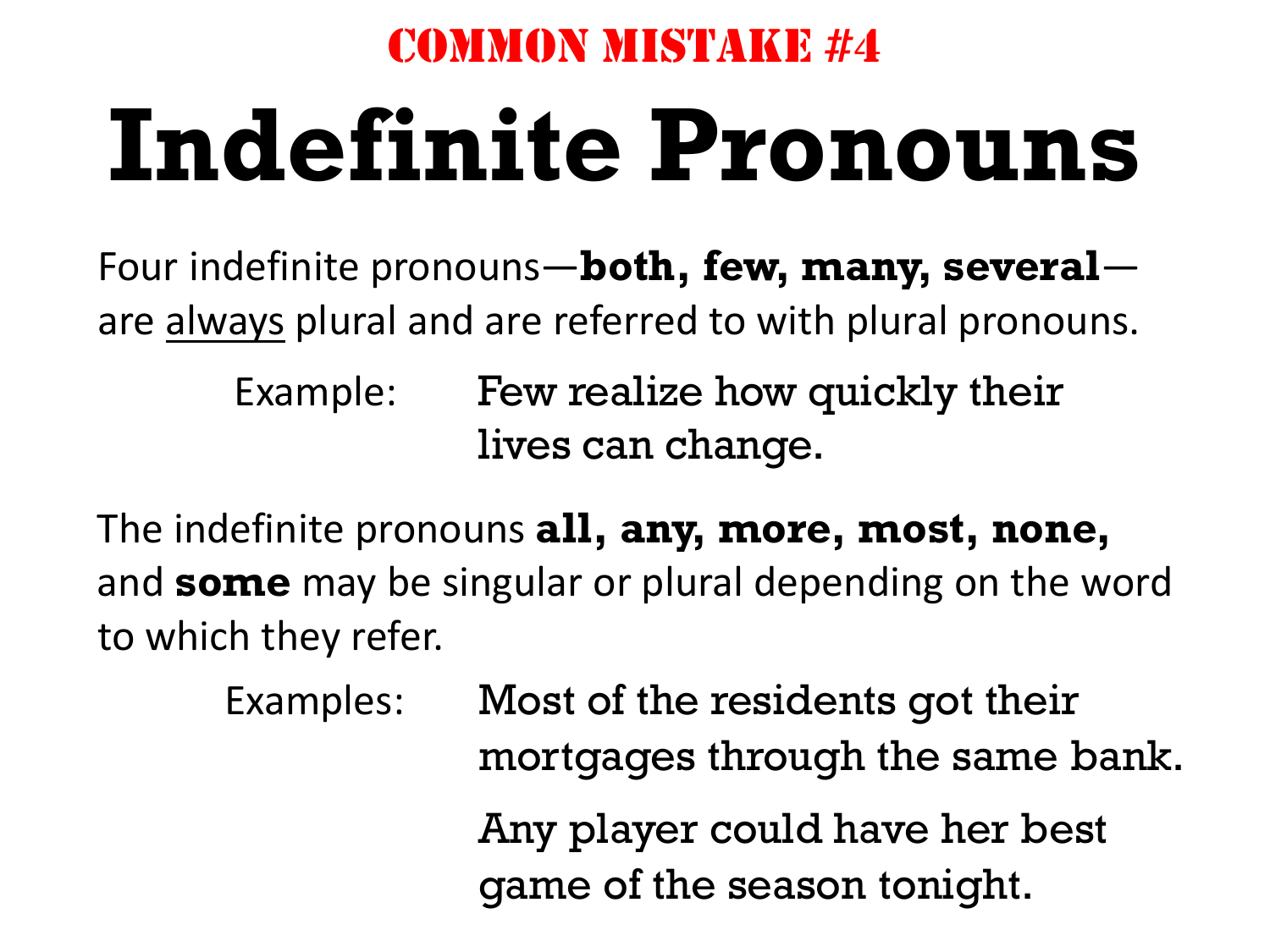**Part Two:**

## Vague or Unclear Pronoun References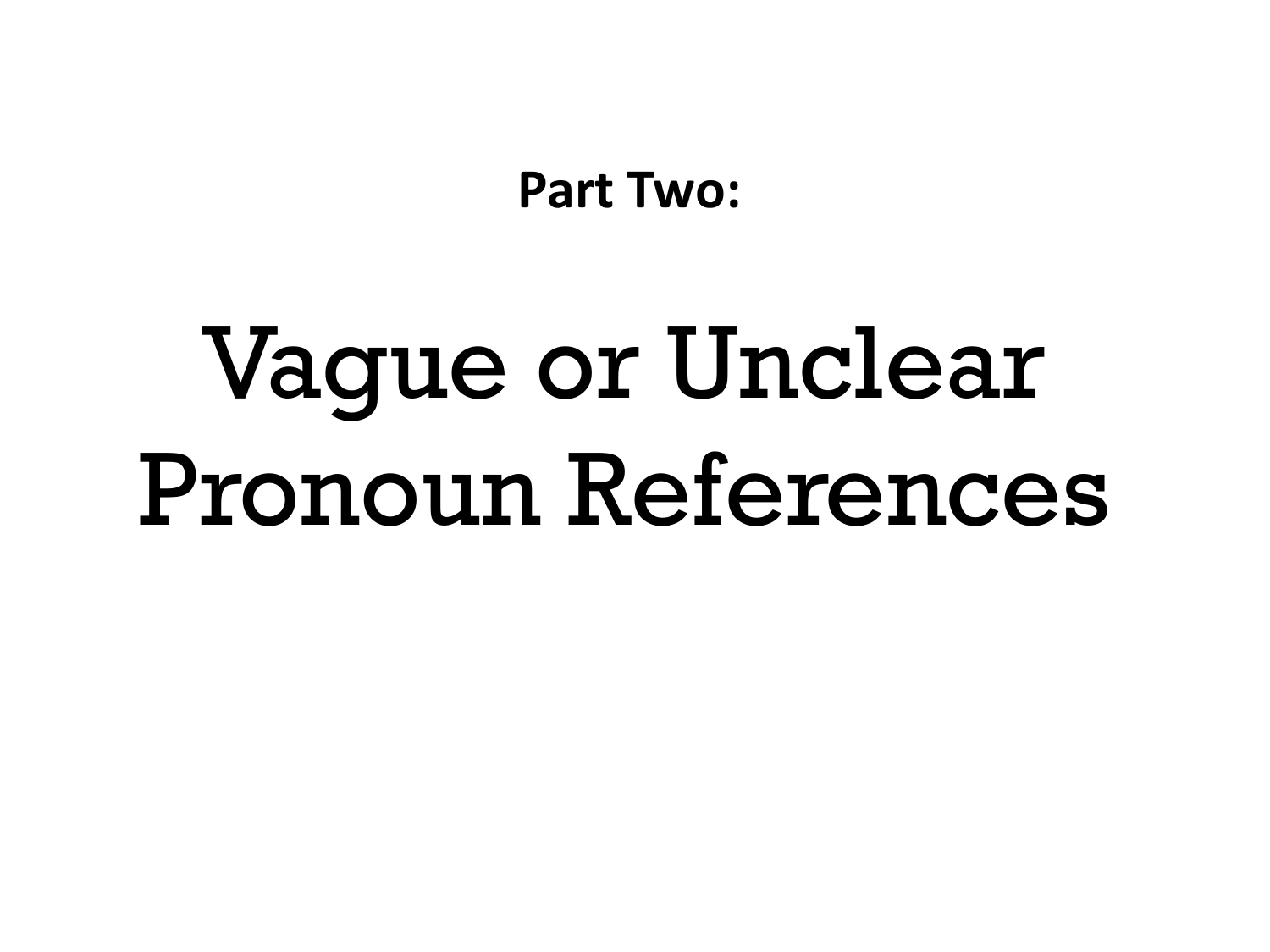## **Vague or Unclear Pronoun Reference (pro)**

An **ambiguous pronoun reference** occurs when the noun a pronoun refers to is unclear.



Example:

The coach handed the player her cleats.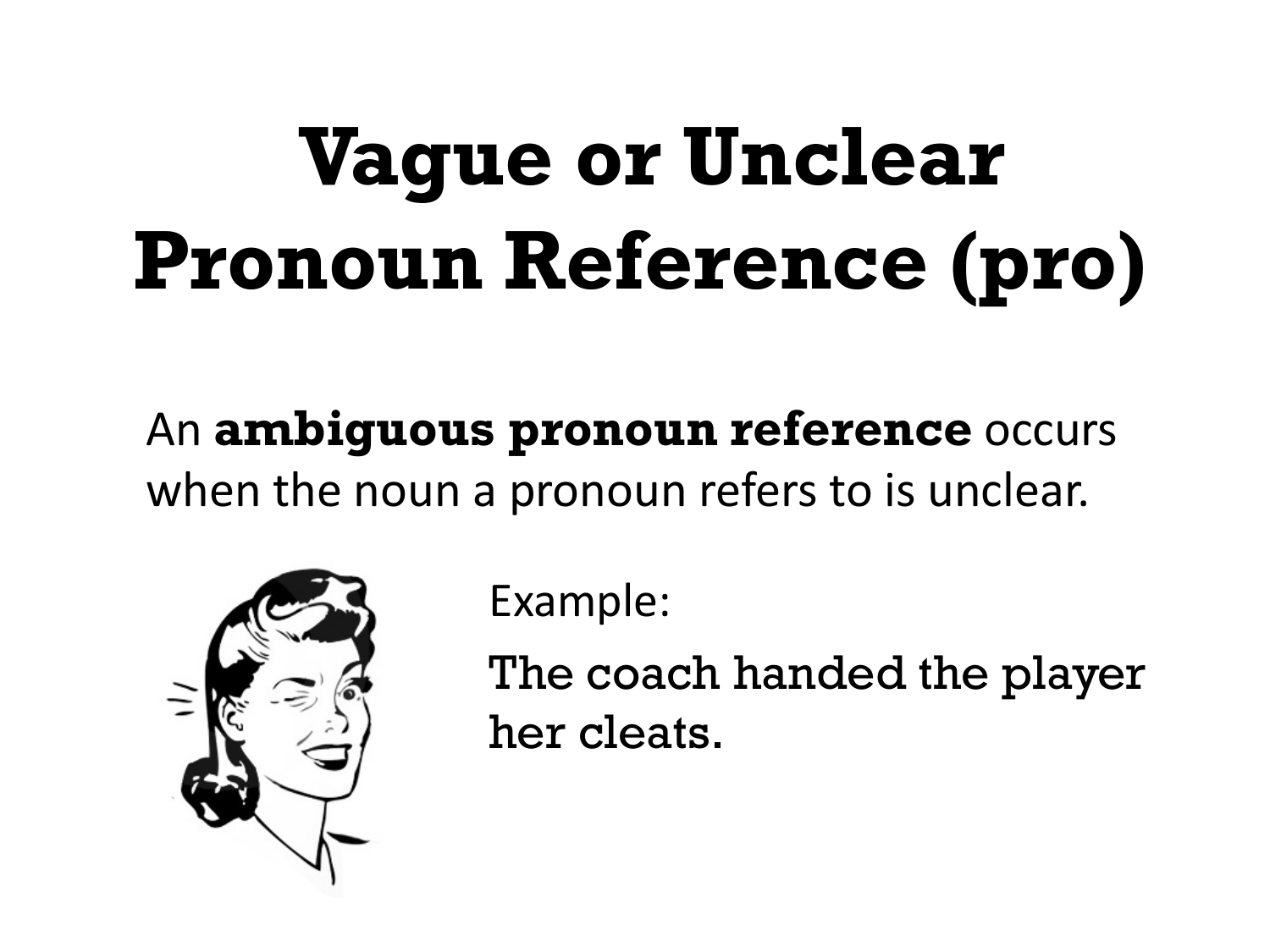## **Recognizing Vague Pronoun References**

### **A vague pronoun reference usually occurs in one of two situations:**

1. When a pronoun like *it*, *this*, *that*, or *which* refers to an implied concept or word rather than to a specific, preceding noun.

2. When a pronoun is used to refer to the object of a prepositional phrase.

Let's take a deeper look at each of these situations…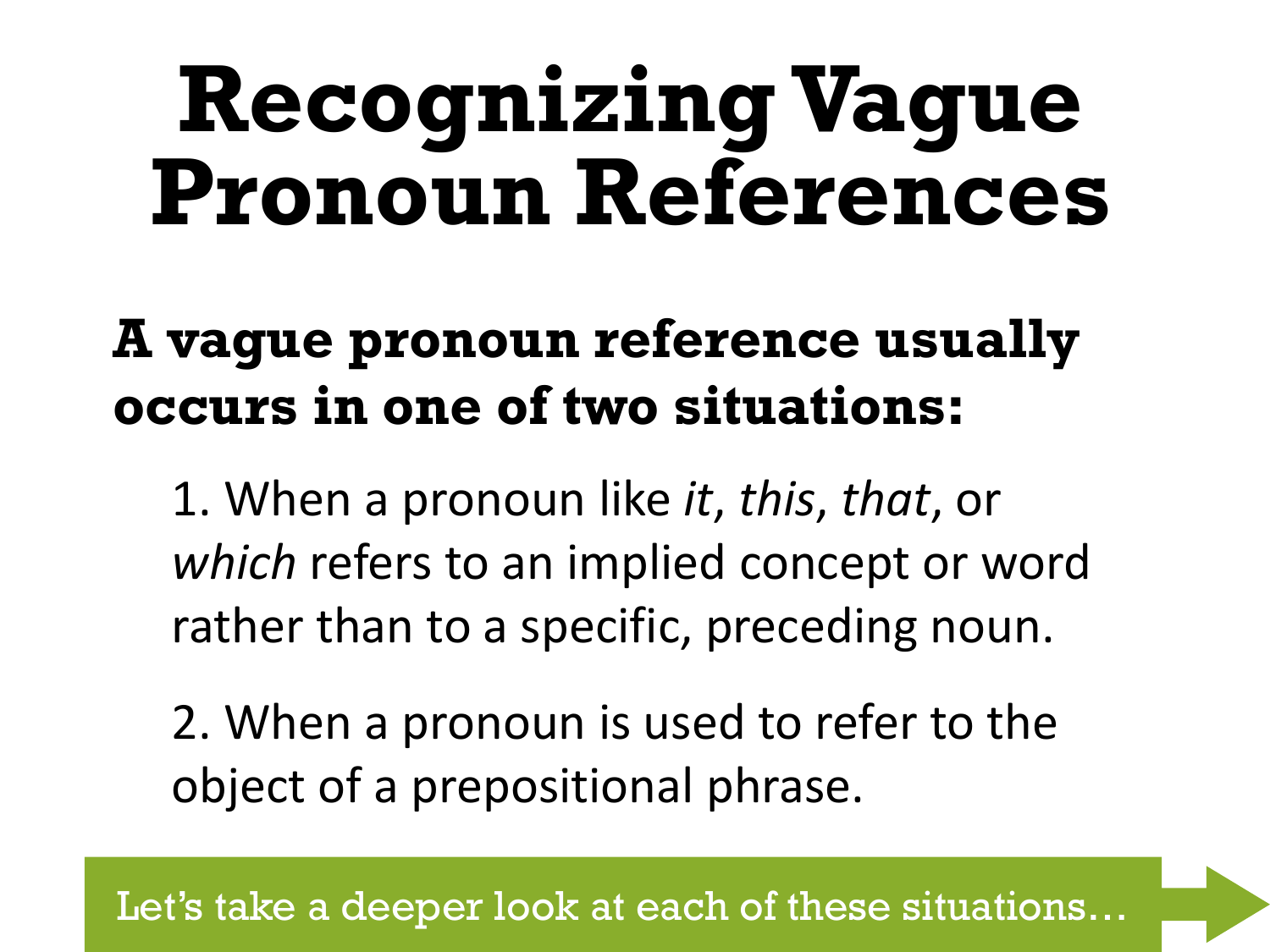

When a pronoun like *it*, *this*, *that*, or *which* refers to an implied concept or word rather than to a specific, preceding noun.

Example 1:

She had been studying hard for weeks, and this is the reason she aced her final exam.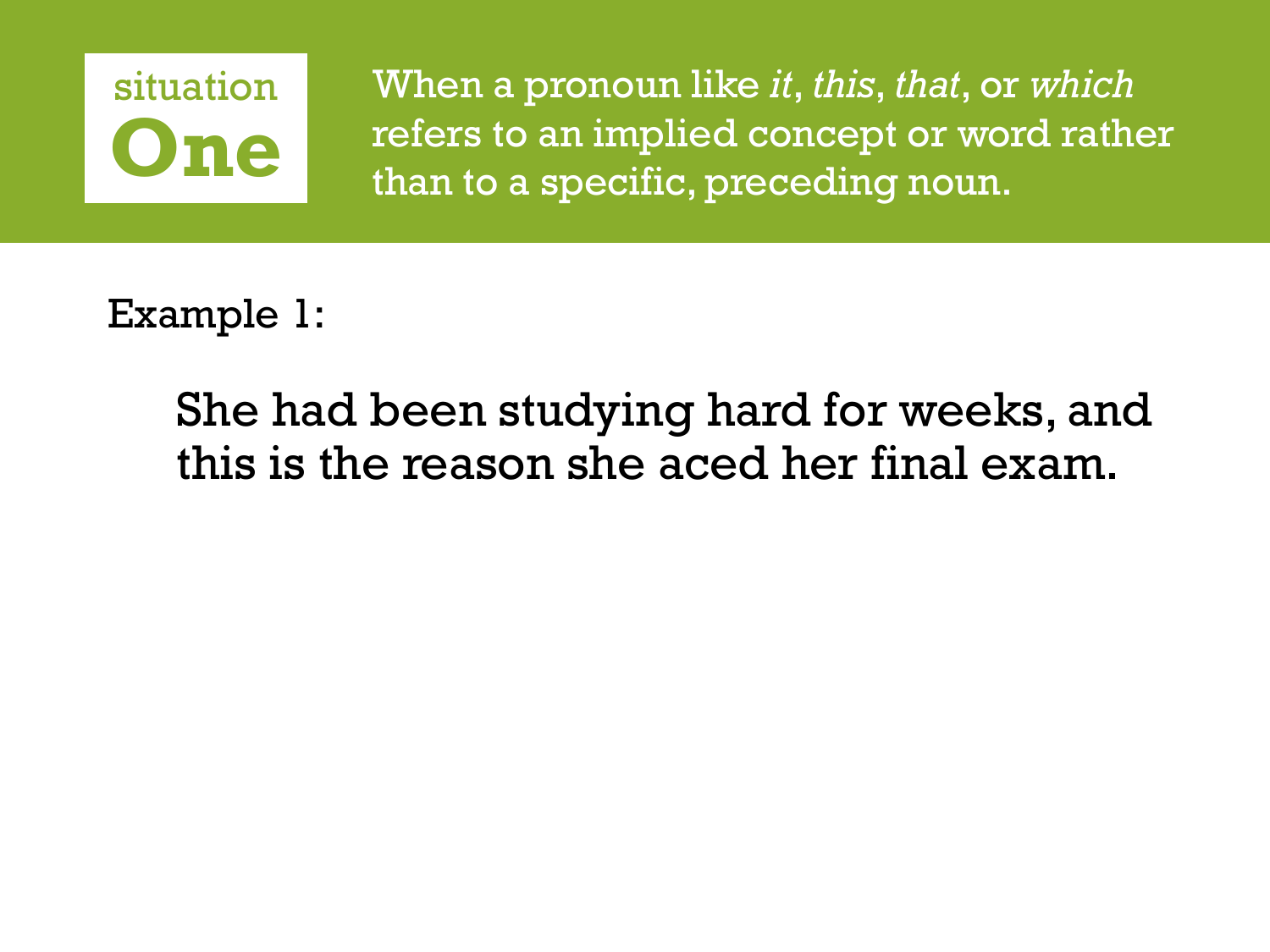### situation **One**

When a pronoun like *it*, *this*, *that*, or *which* refers to an implied concept or word rather than to a specific, preceding noun.

Example 1:

She had been studying hard for weeks, and this is the reason she aced her final exam.

Here, *this* refers to an implied concept that could be phrased something like "the fact that she had been studying hard for weeks" rather to a specific noun.

**Better:** The fact that she had been studying hard for weeks explains why she aced her final exam.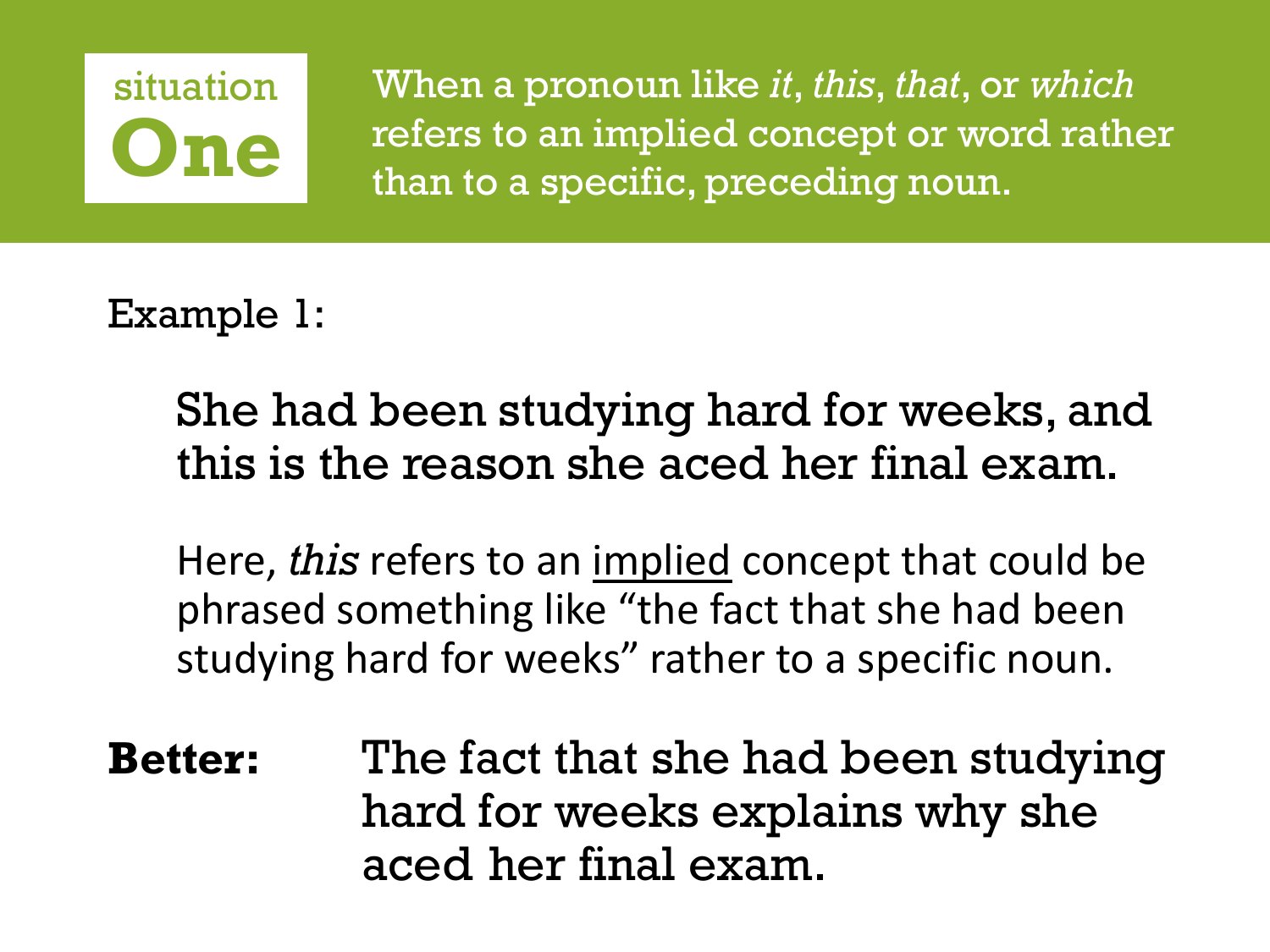

When a pronoun like *it*, *this*, *that*, or *which* refers to an implied concept or word rather than to a specific, preceding noun.

Example 2:

### Kevin is a multi-millionaire, but he hides it well.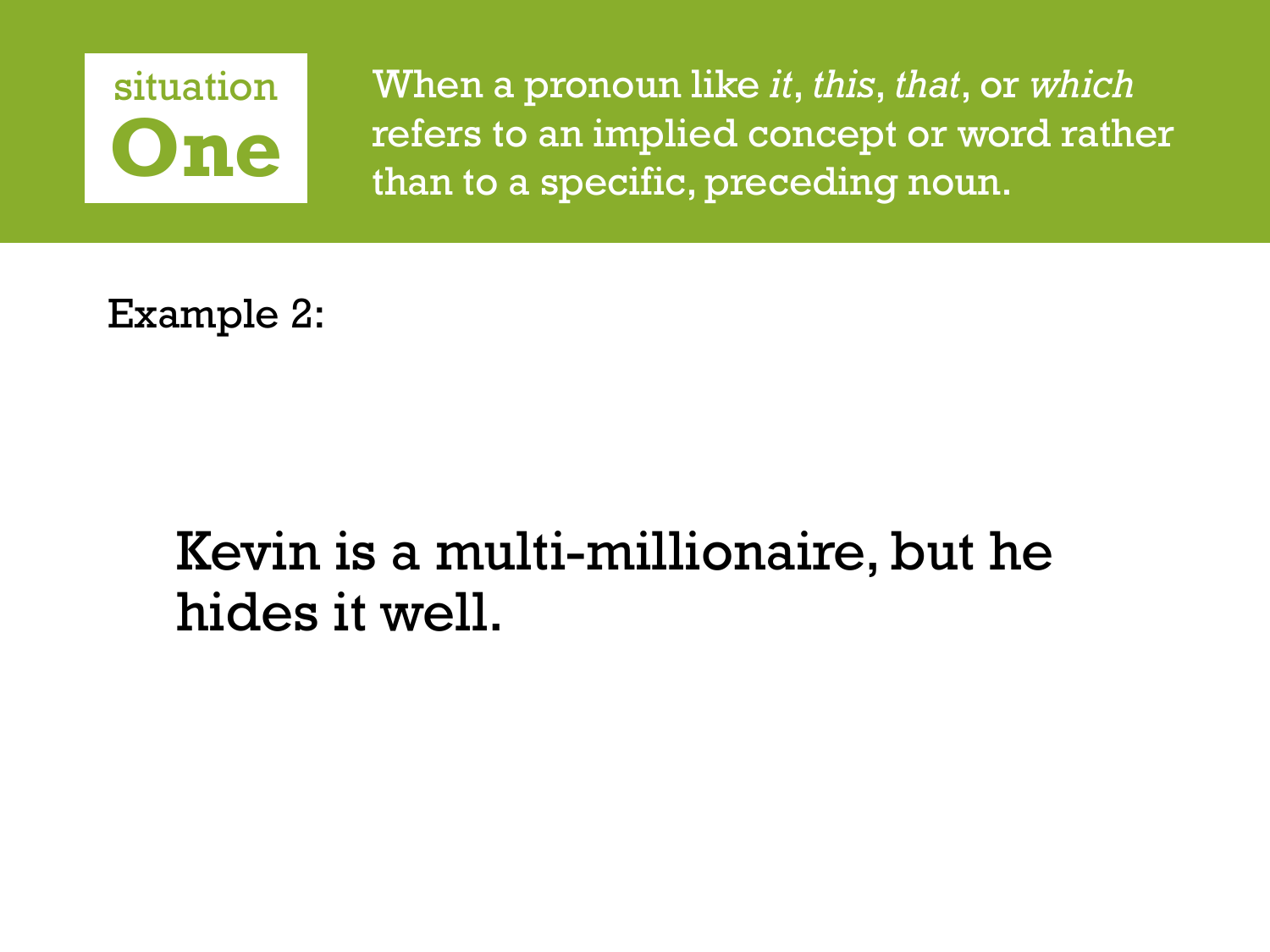### situation **One**

When a pronoun like *it*, *this*, *that*, or *which* refers to an implied concept or word rather than to a specific, preceding noun.

Example 2:

### Kevin is a multi-millionaire, but he hides it well.

Here, *it* refers to Kevin's wealth, and although the concept of wealth is implied in this sentence, the word *wealth* does not appear in it. Thus, the pronoun is referring to a noun that isn't there. That's not good.

**Better:** Kevin is a multi-millionaire, but he keeps his wealth hidden well.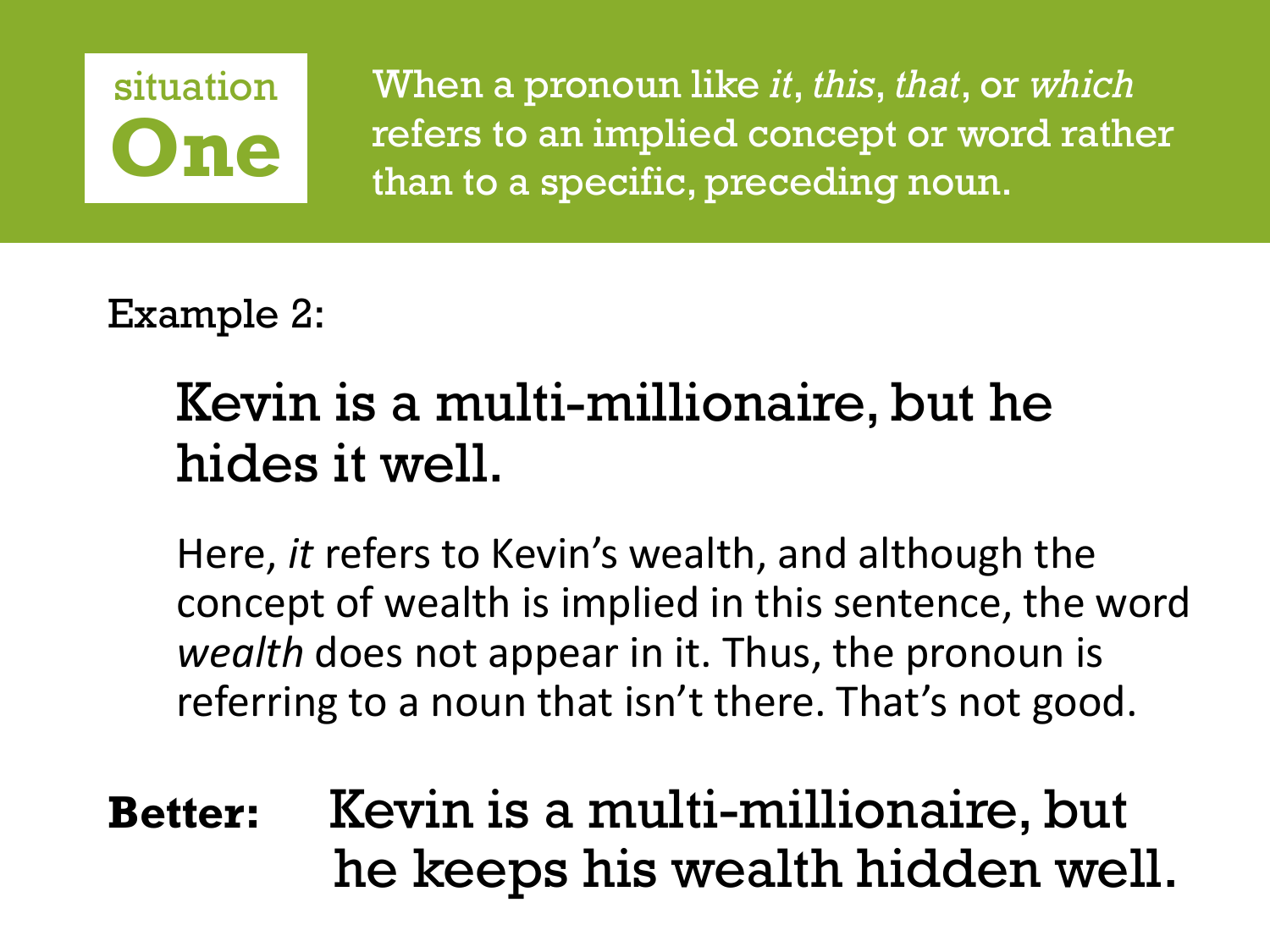

When a pronoun like *it*, *this*, *that*, or *which* refers to an implied concept or word rather than to a specific, preceding noun.

Example 3:

Cindi Knox's efforts brought her great success.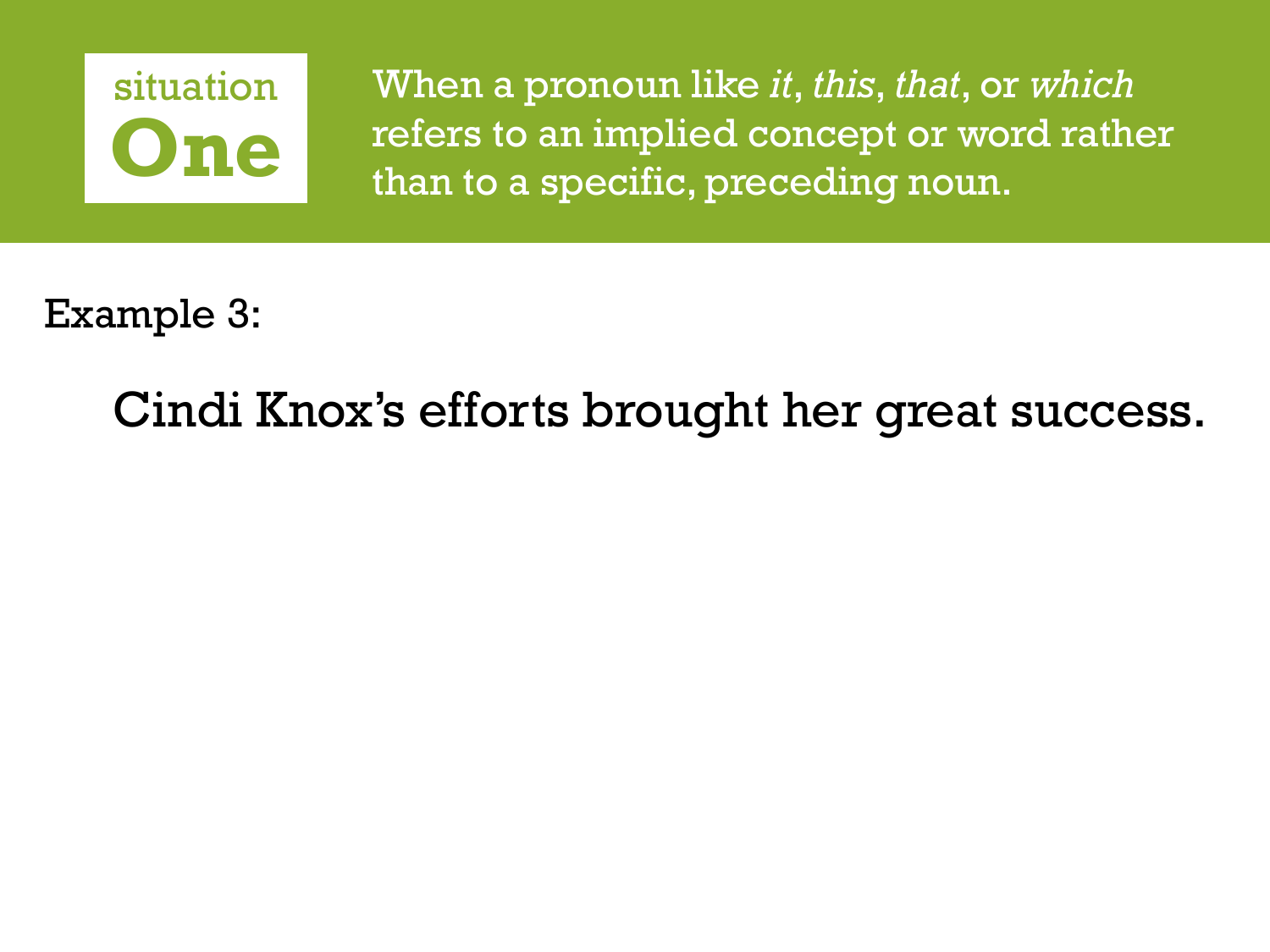

When a pronoun like *it*, *this*, *that*, or *which* refers to an implied concept or word rather than to a specific, preceding noun.

Example 3:

#### Cindi Knox's efforts brought her great success.

Here, *her* likely refers to Cindi Knox, but not necessarily. In this example, the words "Cindi Knox's" function as an adjective that describes the noun "efforts." Antecedents must be nouns; therefore, the pronoun "her" is referring to a noun that isn't there, making it vague. (*Cindi Knox* is a proper noun; Cindi Knox's" is an adjective.)

**Better:** Her efforts brought Cindi Knox great success.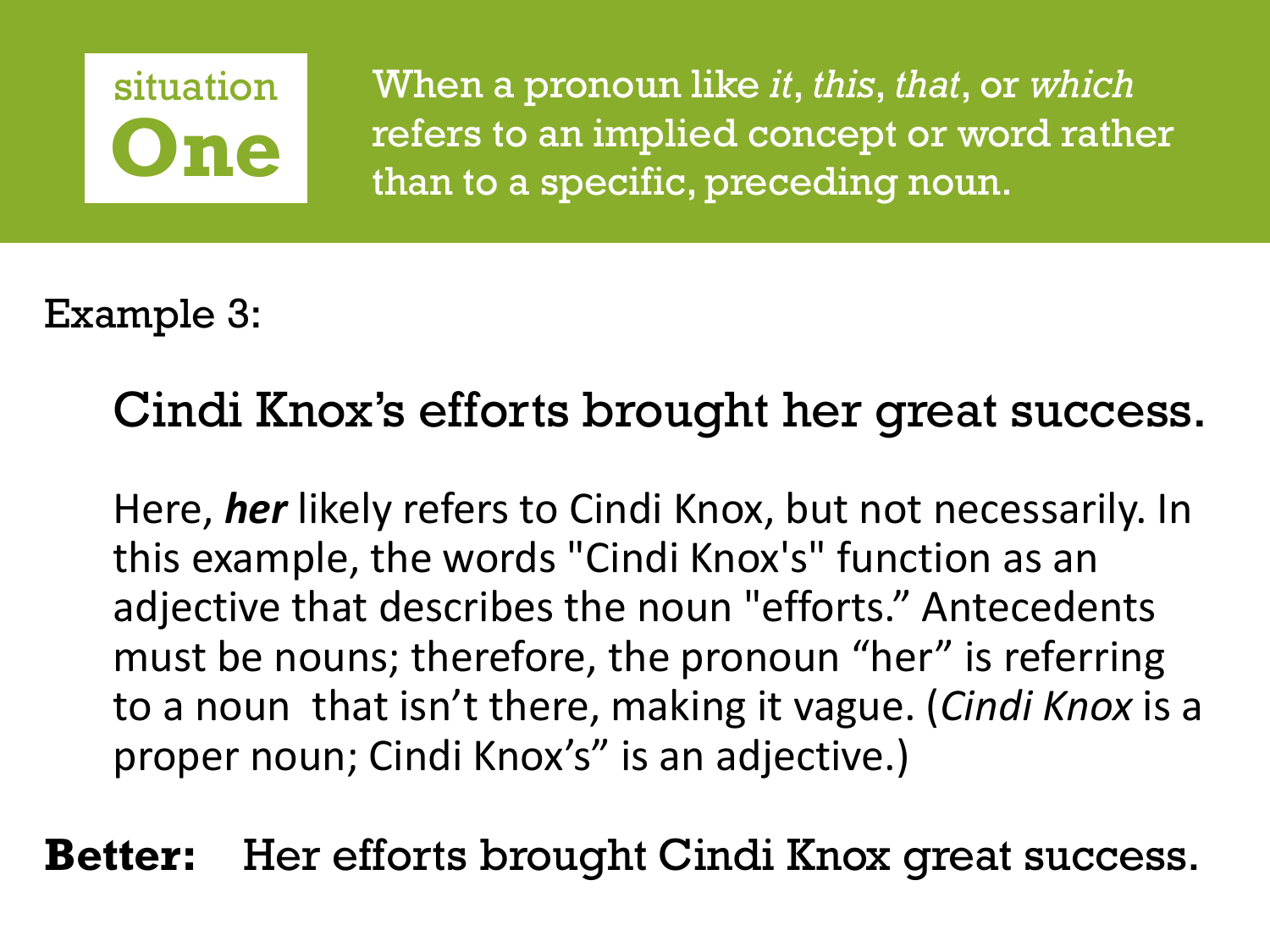

Example 1:

### In the average television drama, it presents a false picture of life.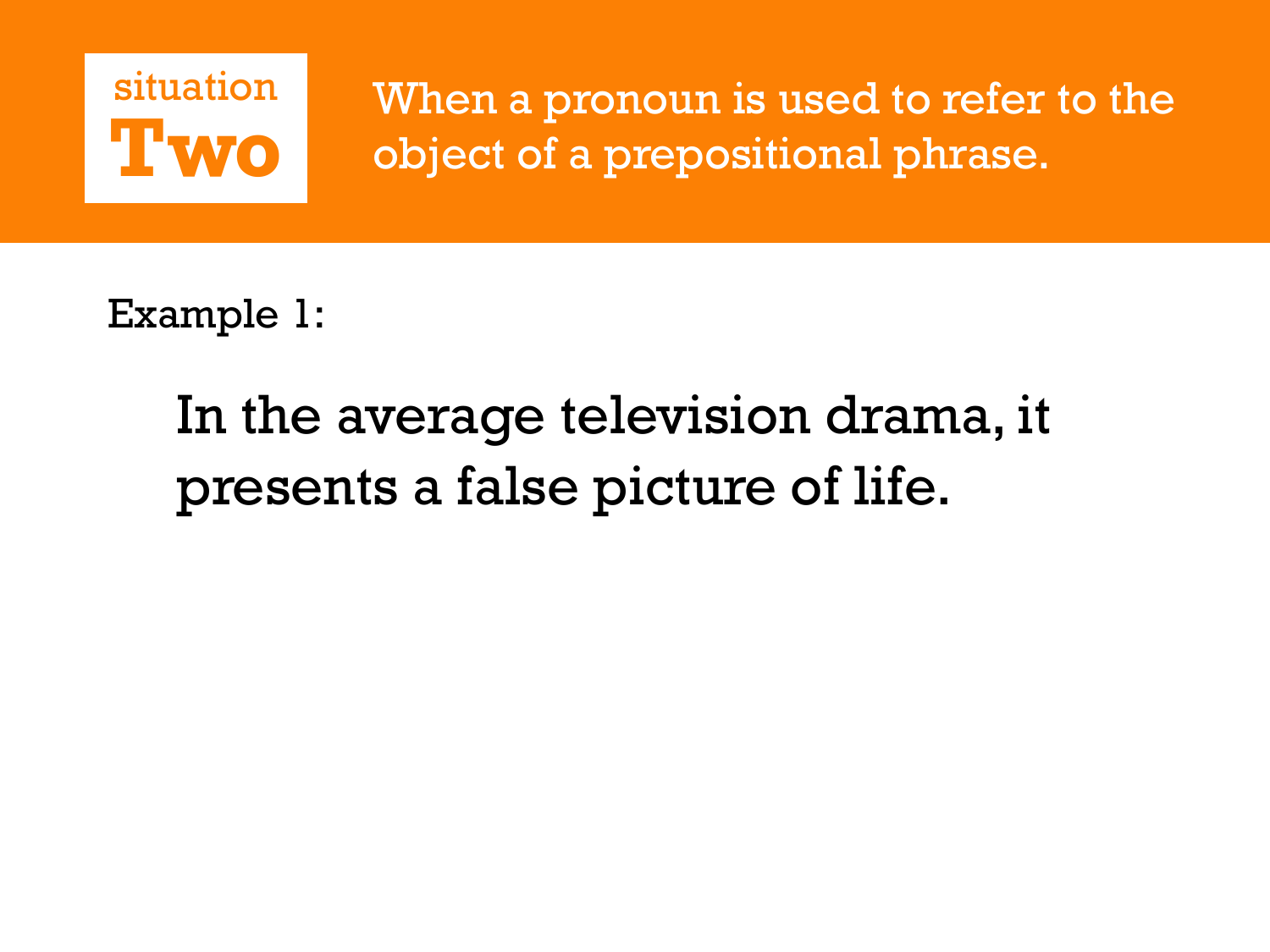

Example 1:

### In the average television drama, it presents a false picture of life.

Here, *it* refers to *drama*, and *drama* is the object of the prepositional phrase "in the average television drama."

**Better:** The average television drama presents a false picture of life.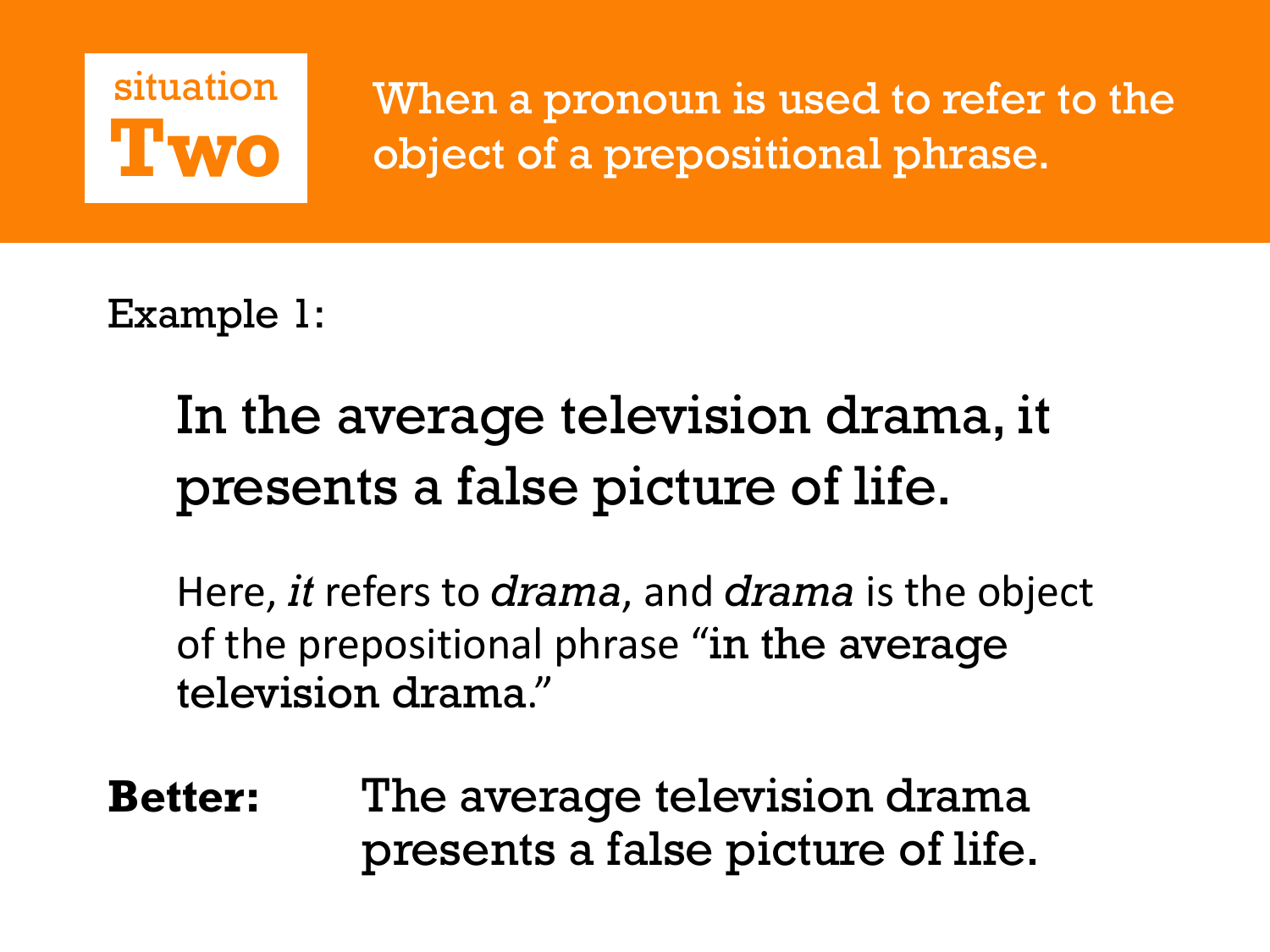

Example 2:

### In the diagram, it showed that Maine's primary export is lobster.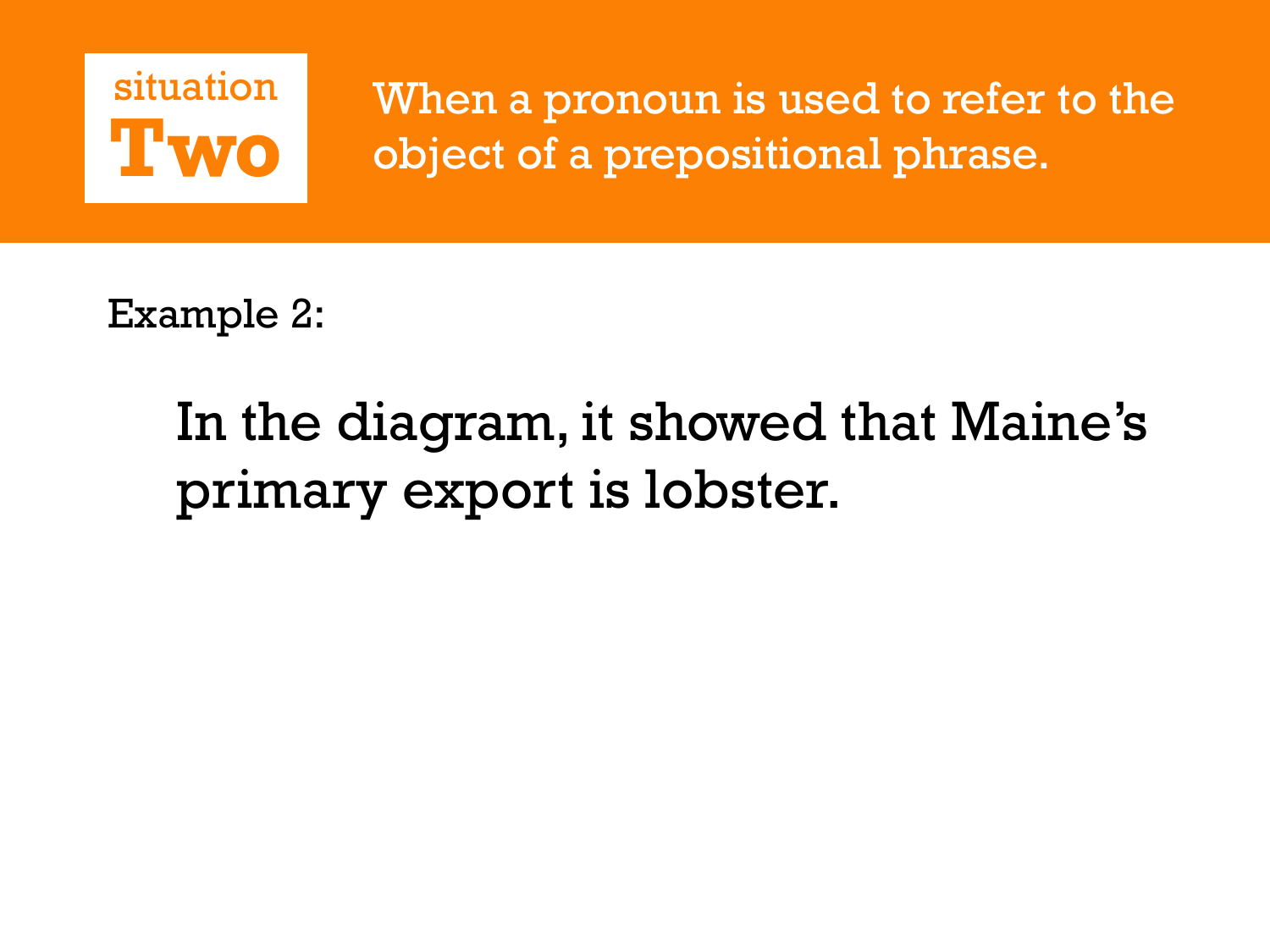

Example 2:

### In the diagram, it showed that Maine's primary export is lobster.

Here, *it* refers to *diagram*, and *diagram* is the object of the prepositional phrase "in the diagram."

**Better:** The diagram showed that Maine's primary export is lobster.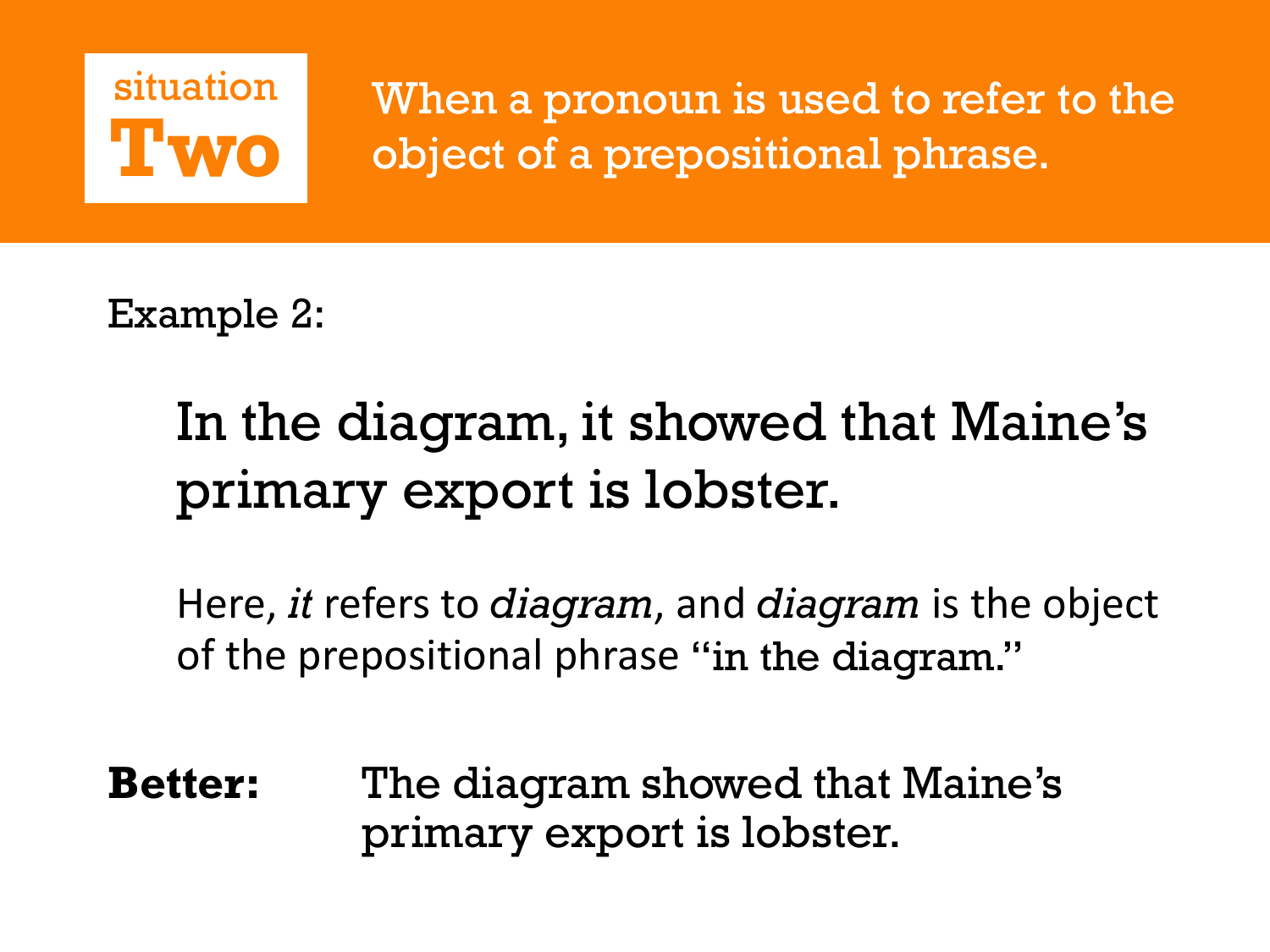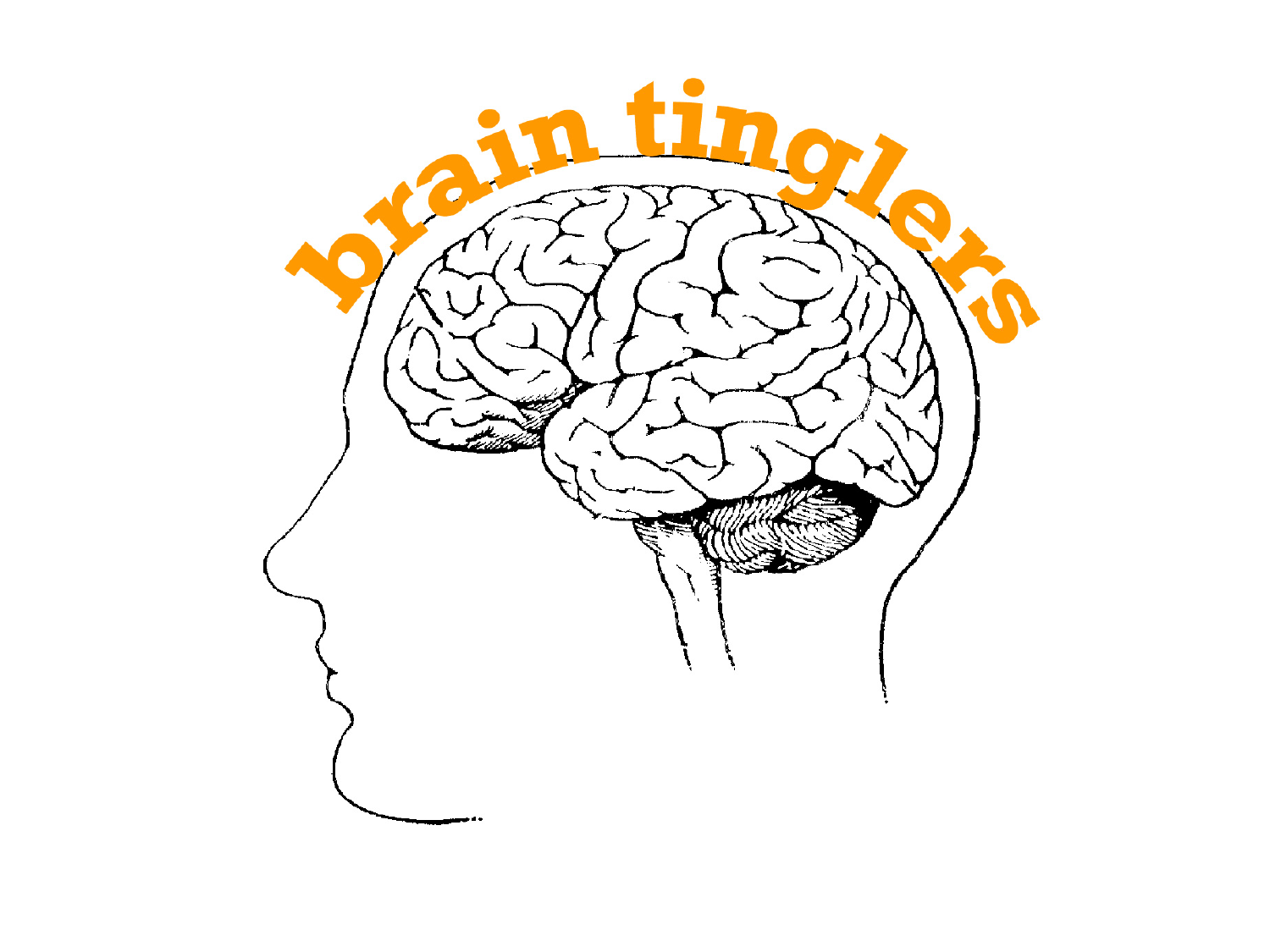

In the following pairs, one sentence is correct, and the other sentence has a pronounantecedent agreement error.

A) At the women's golf tournament, one of the golfers broke her putter.

B) At the women's golf tournament, one of the golfers broke their putter.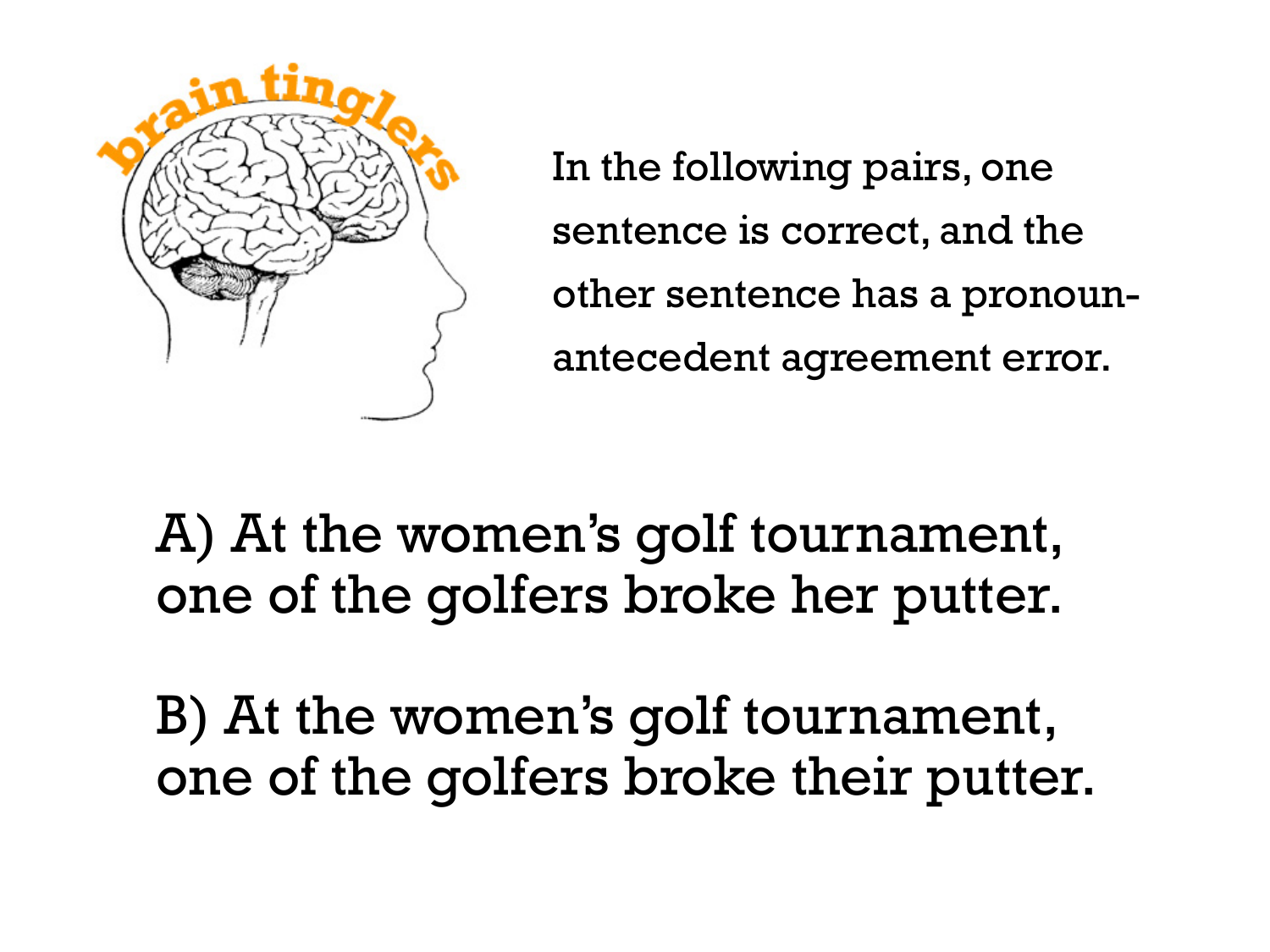### A) At the women's golf tournament, one of the golfers broke her putter.



Sentence B is incorrect. *One* is singular. *Their* is plural. Because o*ne* refers to a female golfer, the correct pronoun is *her*.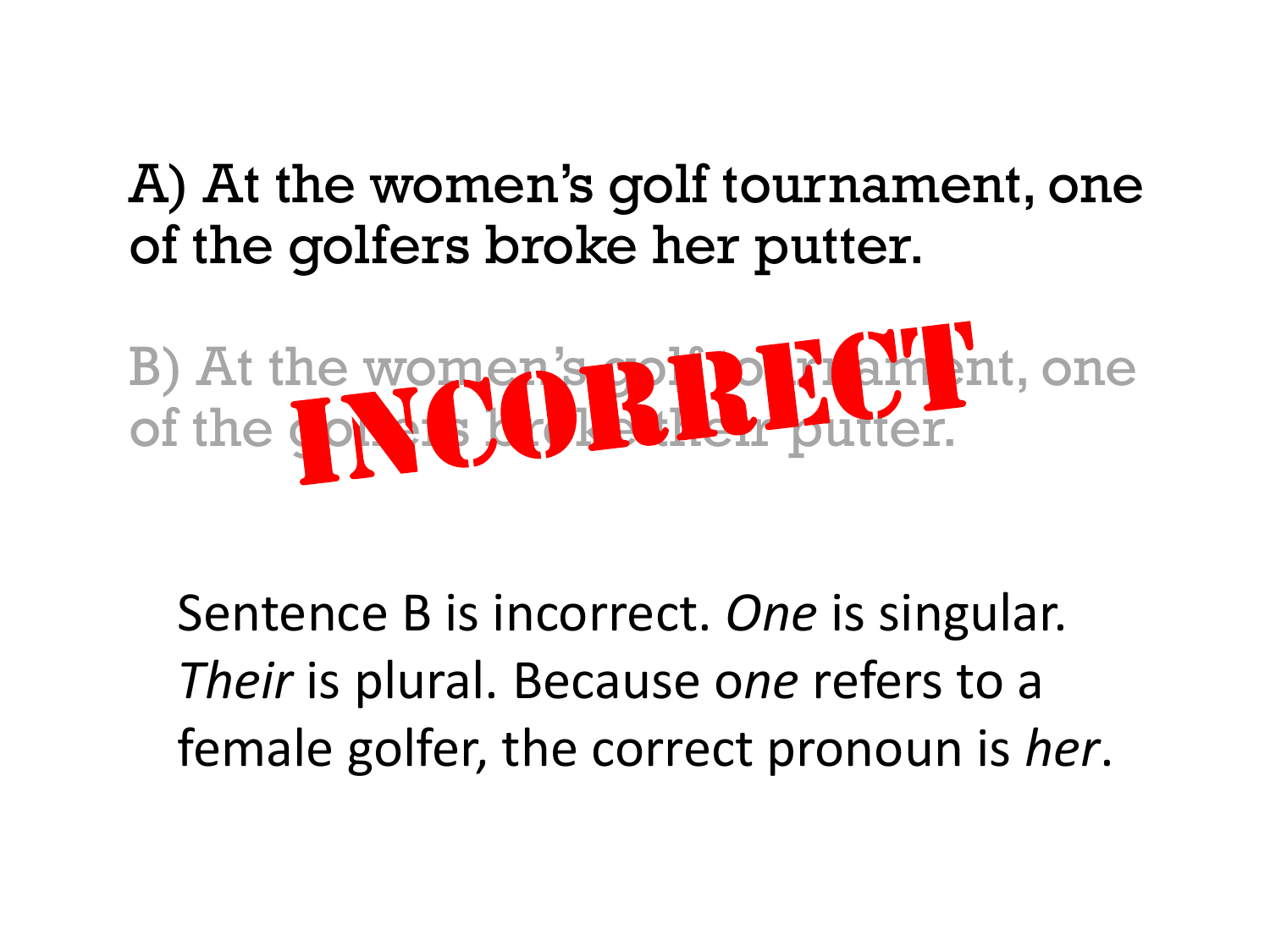

In the following pairs, one sentence is correct, and the other sentence has a pronounantecedent agreement error.

A) Either of the boys could have shared his snack with the hungry dog.

B) Either of the boys could have shared their snack with the hungry dog.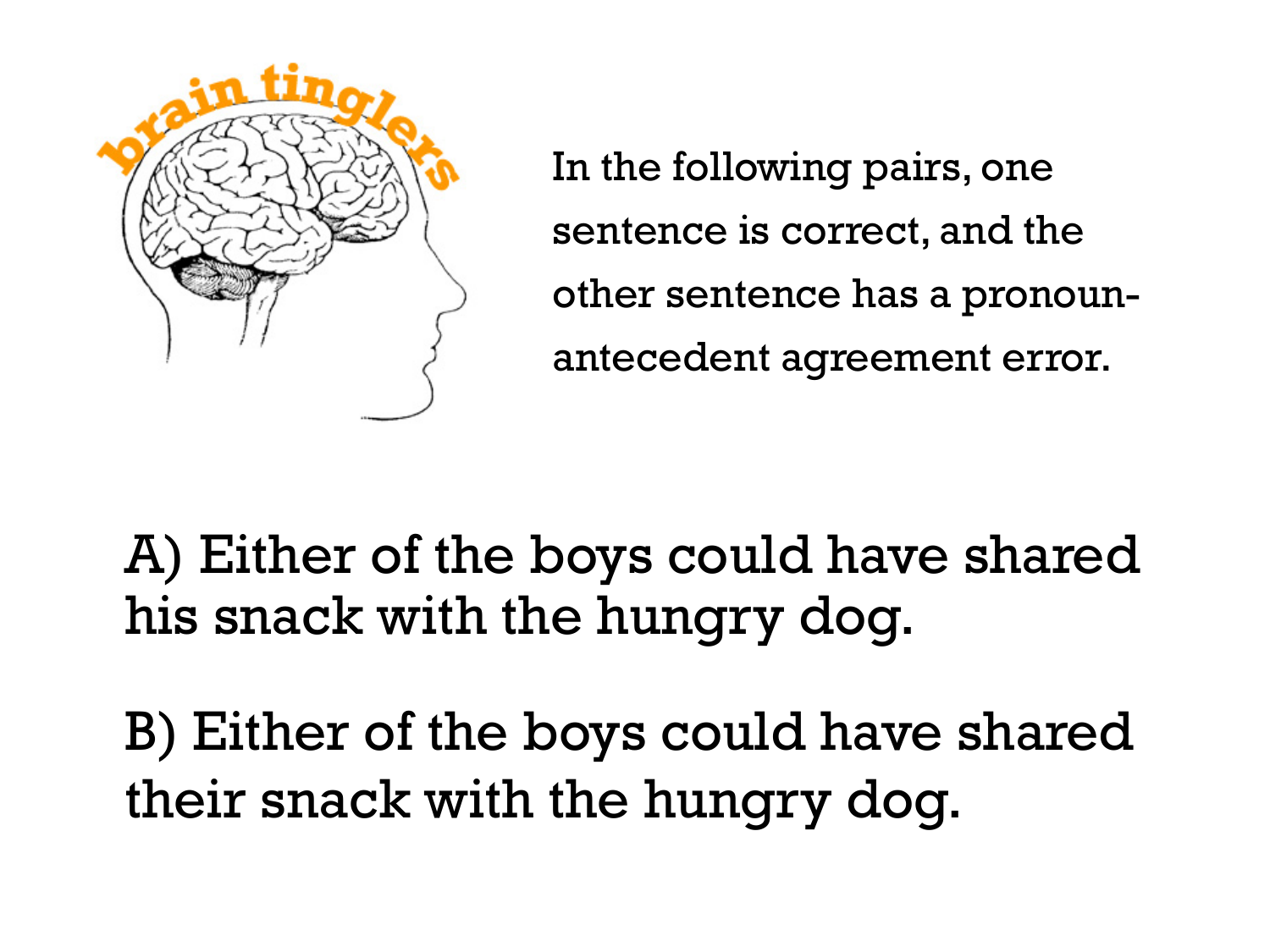### A) Either of the boys could have shared his snack with the hungry dog.



Answer A is correct. *Either* is singular. *Their* is plural. Because *either* refers to boys, the correct pronoun is *his*.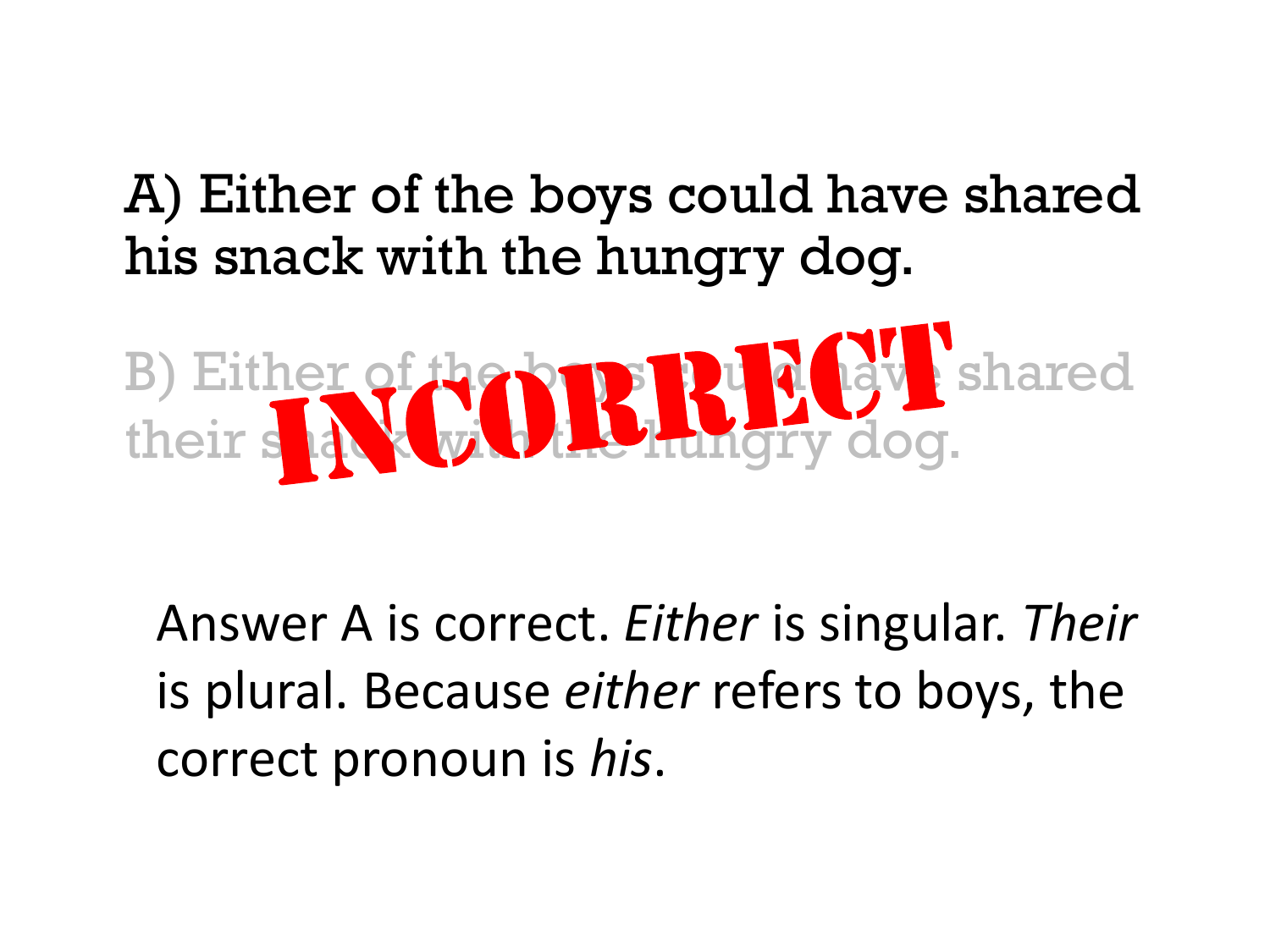

In the following pairs, one sentence is correct, and the other sentence has a pronounantecedent agreement error.

A) Neither of the cats destroyed their owners' furniture, but the dog did.

B) Neither of the cats destroyed its owners' furniture, but the dog did.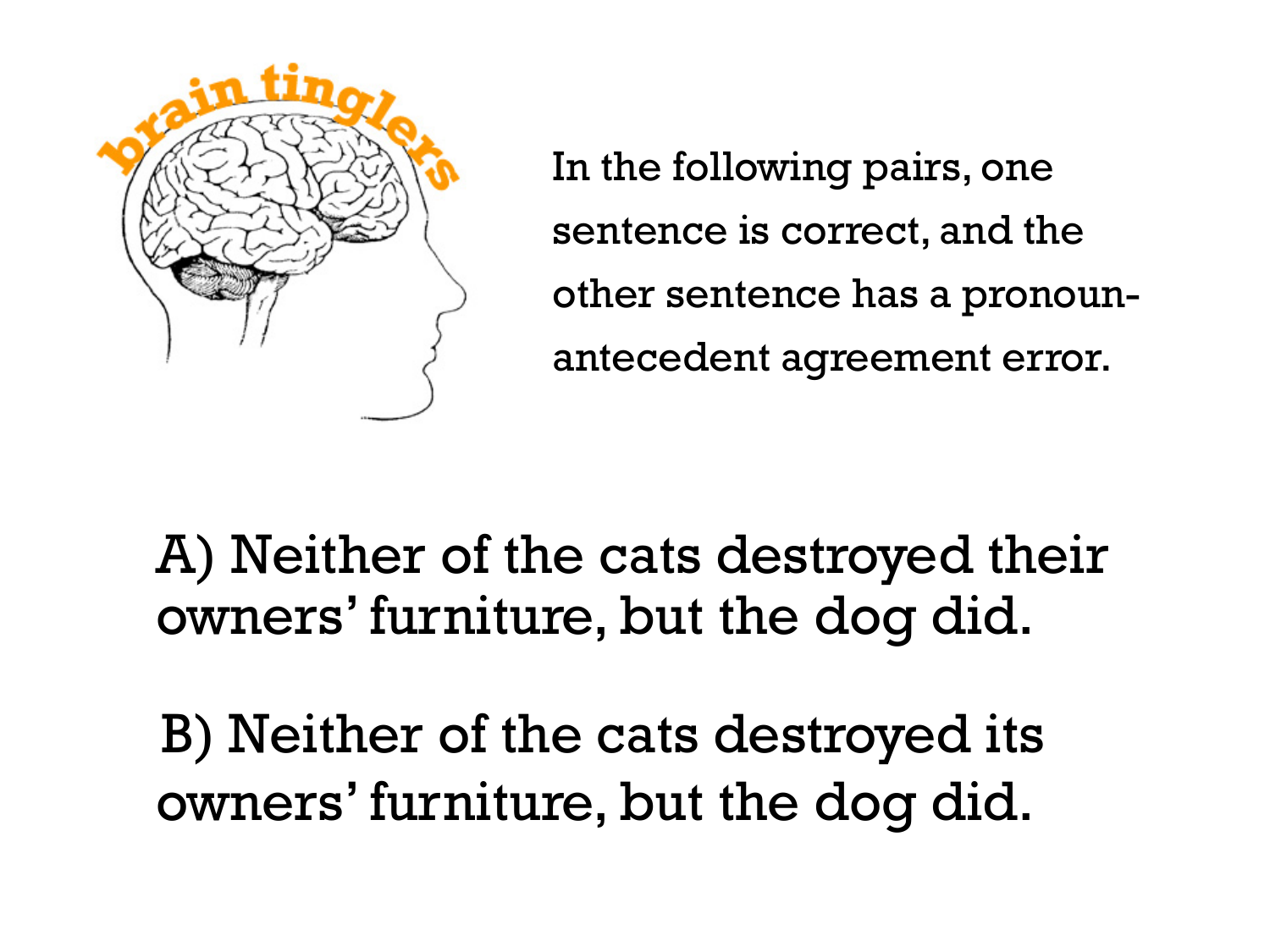

B) Neither of the cats destroyed its owners' furniture, but the dog did.

Answer B is correct. *Neither* is singular. *Their* is plural. *Its* is singular. Because *neither* refers to cats, *its* is correct.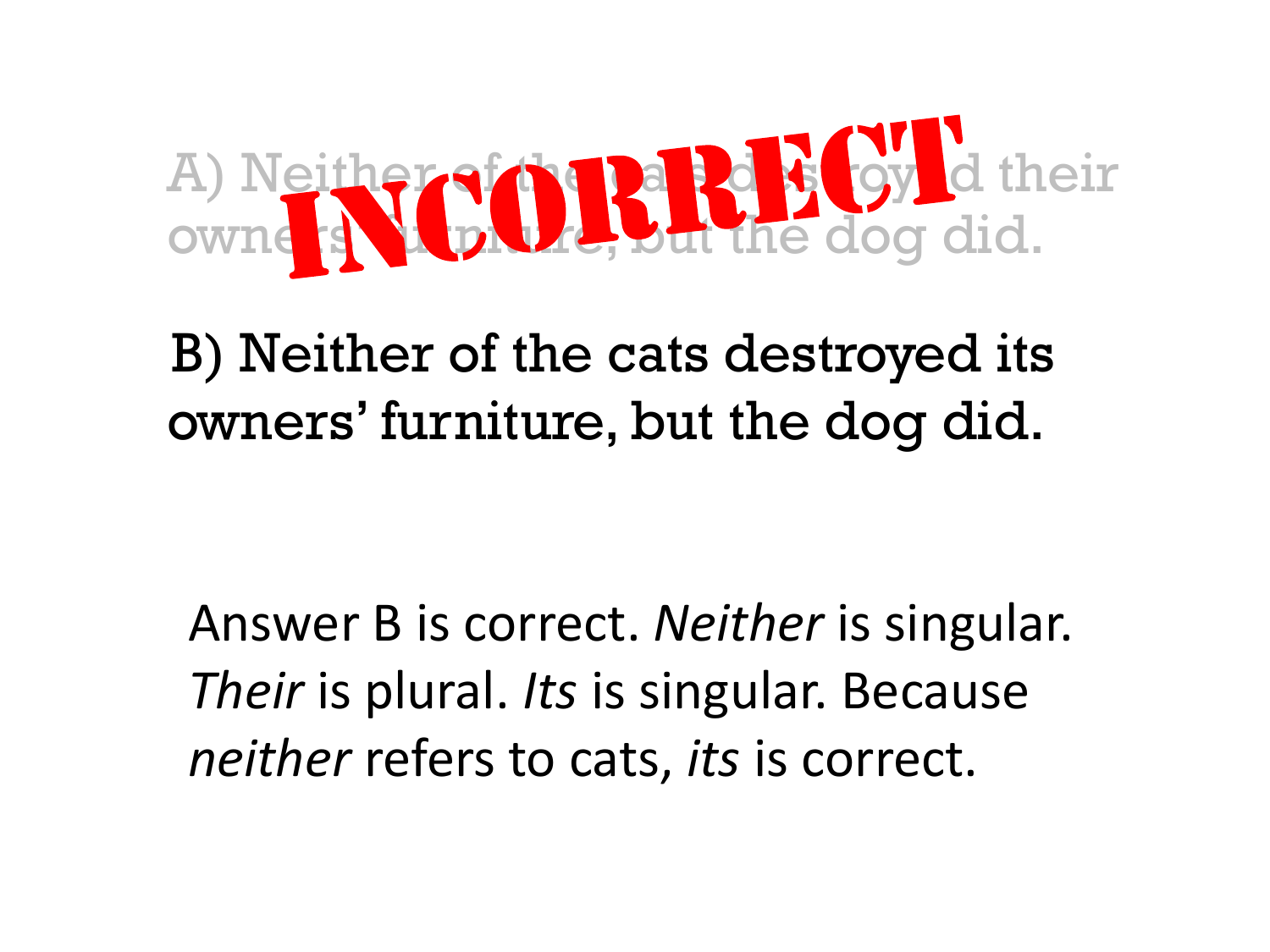These Dirty Dozen Workshops are also available online at the Writing Center's website in two exciting formats:

#### Workshop Presentation PDFs

Under "Handouts," we have posted pdfs of the PowerPoint presentations we use in these workshops.

### **New!** Quick & Dirty Dozen Videos

We have been making short videos that recap each workshop in five minutes or less.

**For appointments, resources, handouts and more, visit:** www.methodist.edu/writing-center